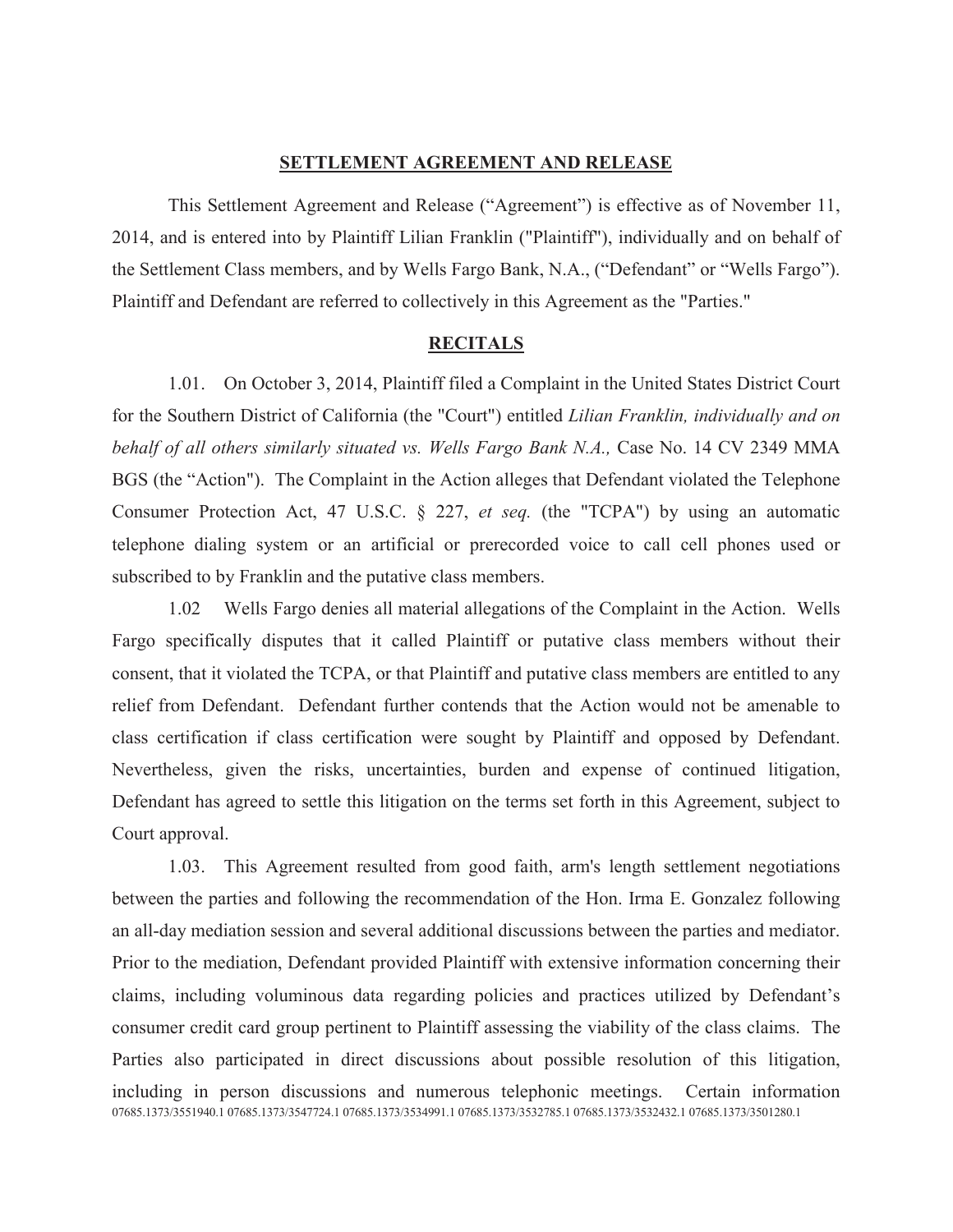provided by Defendant is subject to confirmatory discovery by Plaintiffs as a condition of this settlement.

1.04. Based on the investigation and the negotiations described above, and under the assumption that the information currently known to Plaintiff is confirmed through the additional confirmatory discovery to be conducted as described in Section 15.01 below, Class Counsel have concluded, taking into account the sharply contested issues involved, the risks, uncertainty and cost of further prosecution of this litigation, and the substantial benefits to be received by class members pursuant to this Agreement, that a settlement with Defendant on the terms set forth herein is fair, reasonable, adequate and in the best interests of the Settlement Class Members.

1.05. Plaintiffs' Motion for Preliminary Approval will include a request for leave from the Court to file an Amended Complaint in the Action to allege a new class definition that will mirror the definition set forth in Section 2.08 below.

1.06. The parties understand, acknowledge and agree that the execution of this Agreement constitutes the settlement and compromise of disputed claims. This Agreement is inadmissible as evidence against any party except to enforce the terms of the Agreement and is not an admission of wrongdoing or liability on the part of any party to this Agreement. It is the Parties' desire and intention to effect a full, complete and final settlement and resolution of all existing disputes and claims as set forth herein.

1.07. The settlement contemplated by this Agreement is subject to preliminary and final approval by the court, as set forth herein. This Agreement is intended by the parties to fully, finally and forever resolve, discharge and settle the Released Claims, upon and subject to the terms and conditions hereof.

### **DEFINITIONS**

2.01. "Action" means the civil action identified in section 1.01, above.

2.02 "Agreement" or "Settlement Agreement" means this Settlement Agreement and Release.

2.03. "Approved Claims" means claims that have been timely submitted by class members to the administrator and approved for payment.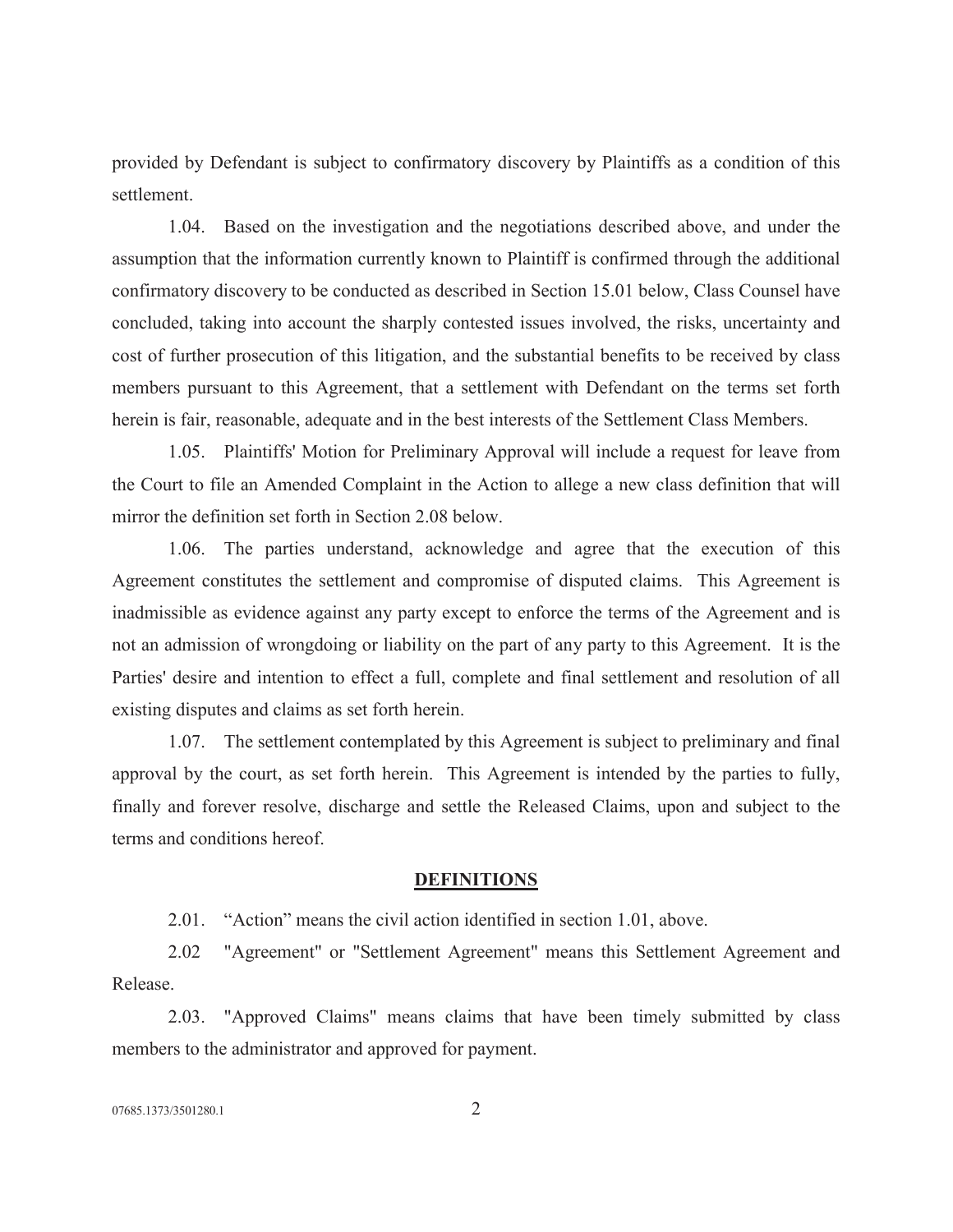2.04. "CAFA Notice" means the notice required by 28 U.S.C. Section 1715(b).

2.05. "Claims Deadline" means ninety (90) days from the Settlement Notice Date.

 2.06. "Claim Period" means the 75-day period that begins on the date on which the Publication Notice is published as set forth in Section 9.03.

2.07. "Claims Administrator" shall mean ILYM Group.

2.08 The "Class" or "Class Members" means the persons in the following Class:

All cell phone users or subscribers to wireless or cellular service within the United States who used or subscribed to phone numbers to which Wells Fargo placed any calls from November 1, 2009 to September 17, 2014 using any automated dialing technology or artificial or prerecorded voice technology in an effort to collect on a consumer credit card account.

2.09. The "Class List" means the list of Class Members prepared by Wells Fargo and provided as part of the settlement process to the Claims Administrator and Class Counsel.

 2.10. "Class Counsel" means Joshua B. Swigart of Hyde & Swigart, Douglas J. Campion of The Law Offices of Douglas J. Campion, APC and Abbas Kazerounian of the Kazerouni Law Group, P.C.

2.11. "Class Period" means November 1, 2009 to September 17, 2014.

2.12. "Class Representative" means Lilian Franklin.

2.13. "Consumer Credit Card Account" shall mean any open-end consumer credit card account created with, or serviced by, Wells Fargo Bank, N.A. involving the extension of openend credit to a consumer primarily for personal, family, or household purposes, which may be accessed with a credit card.

2.14. "Court" shall mean the United States District Court for the Southern District of California, and the U.S. District Judge to which the Action is assigned.

2.15. "Effective Date" means the date when the Judgment has become final as provided in Section 14.01.

2.16. "Final Approval Hearing" means the hearing held by the Court to determine whether to finally approve the Settlement set forth in this Agreement as fair, reasonable and adequate, sometimes referred to herein as the "Fairness Hearing".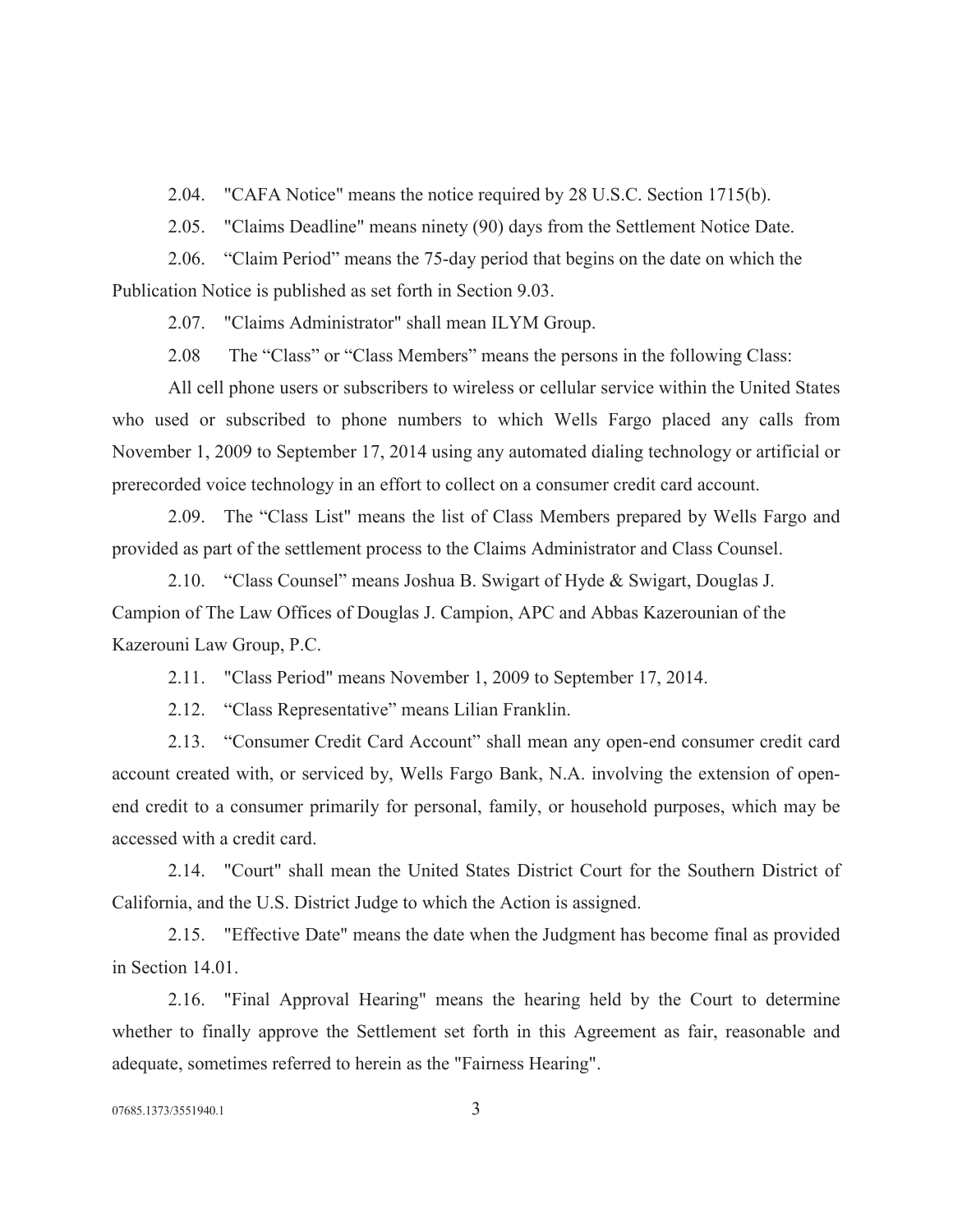2.17. "Final Approval Order" means the Court's Order entered in connection with the Final Approval Hearing, substantially in the form attached hereto as Exhibit F.

2.18. "Final Distribution Date" means the date set forth in Section 8.05 (f).

 2.19. "Funding Date" means the date, which is no later than twenty (20) business days after the Effective Date, on which Wells Fargo shall cause a payment to be made into the Settlement Fund Account pursuant to Section 8.04.

 2.20. "Maximum Payment" means an all-inclusive payment of Fourteen Million Five Hundred and Fifty Thousand One Hundred and Ninety-Eight Dollars (\$14,550,198.00) which shall be made by Wells Fargo to resolve this litigation based upon a payment of \$3.40 per class member and an estimated settlement class of 4,279,470 members. If the number of class members is discovered to be higher than this estimate then, and only then, can the Maximum Payment called for under this agreement increase and Wells Fargo will, and hereby does, agree to pay an additional \$3.40 for all additional identified class members provided, however, that if the total number of class members exceed 6,000,000 then Wells Fargo shall have the option to terminate this agreement as set forth in Section 17. If, however, the number of class members is discovered to be lower than this estimate, then and only then, the Maximum Payment called for under this agreement may decrease and Plaintiff will, and hereby does, agree to accept a reduced "Maximum Payment" calculated as the actual number of class members multiplied by \$3.40 provided, however, that if the total number of class members does not exceed 3,000,000 then Plaintiff shall have the option to terminate this agreement as set forth in Section 17. As set forth in this Agreement, the "Maximum Payment" shall be used for Settlement Costs, including administration expenses, any cost associated with class notice, including mailing costs, taxes and tax-related expenses incurred by or in connection with the creation of the Settlement Fund, any incentive awards ordered by the Court to be paid to the Class Representatives, any attorneys' fees, costs or expenses ordered by the Court to be paid to Class Counsel, and all amounts to be paid to Settlement Class Members under this Agreement. Except as stated in this Paragraph 2.20, under no circumstances shall Defendant be required to pay any amount in excess of the \$14,550,198.00 Maximum Payment in order to resolve the Action.

2.21. "Notice" means the notices to be provided to Class Members as set forth in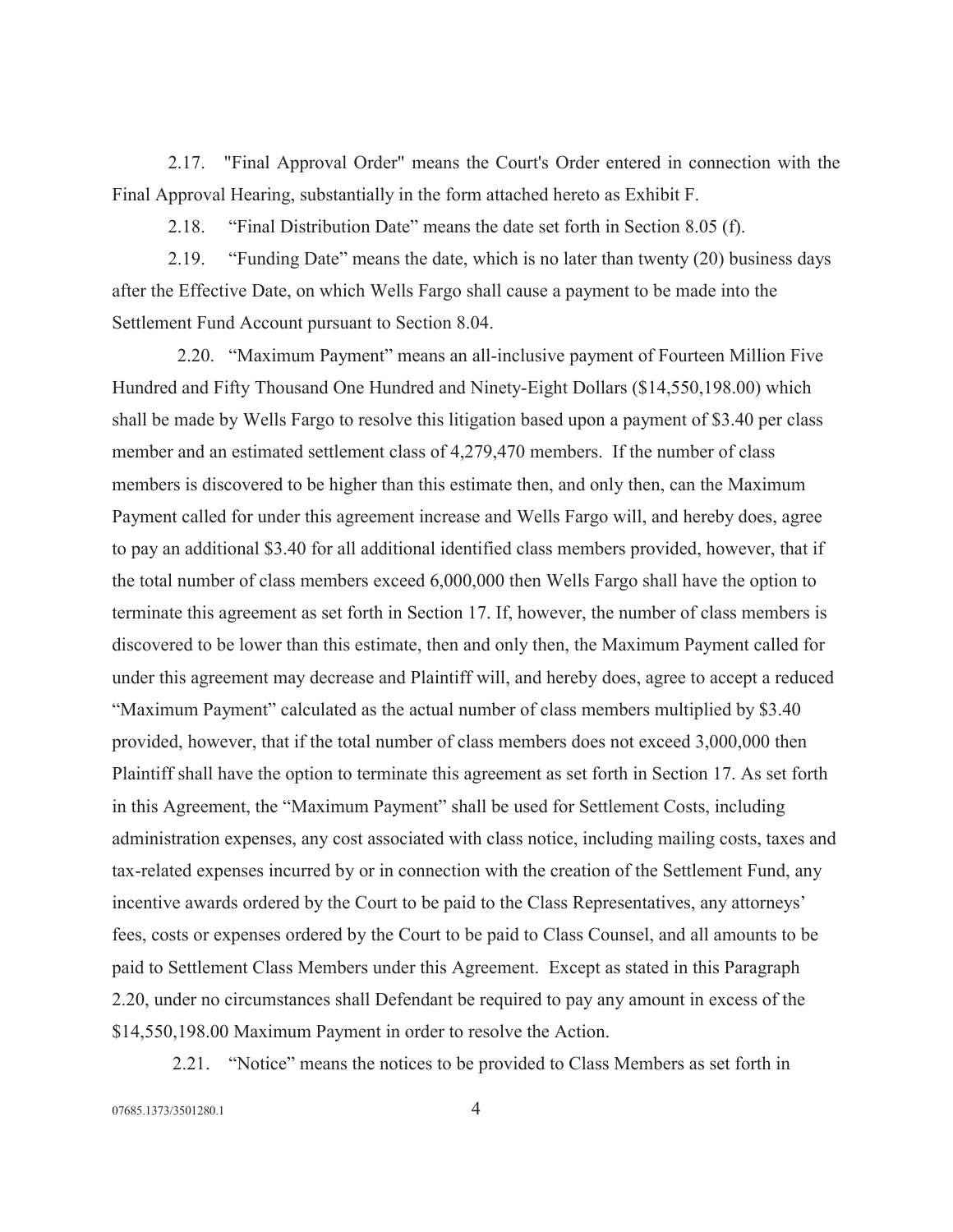Section 9, including, without limitation, the Direct Mail Notice, the Publication Notice, the Q & A Form Notice to be posted on the website, the Press Release and the Internet Notice process described in Sections 9.01 through 9.08. The forms of the Direct Mail Notice, the Publication Notice, the Q and A Notice Form and the Press Release are attached hereto as Exhibits B, C, D and E, respectively.

 2.22. "Notice Database" means the database containing Class Members' information to be provided by Wells Fargo pursuant to Section 8.02.

2.23. "Objection Deadline" means ten (10) days after the end of the Claims Period.

2.24. "Opt-Out Deadline" means ten (10) days after the end of the Claims Period.

2.25. "Preliminary Approval Order" means the Court's Order entered in connection with the Preliminary Approval Hearing, substantially in the form attached as Exhibit A.

 2.26. "Q&A Form" means the long-form Question & Answer Form Notice containing questions and answers relating to the terms of the settlement, which will be made available on the Settlement Website as described in Section 9.06, the form of which is attached hereto as Exhibit D.

 2.27 "Qualified Class Member" means a Settlement Class Member who submits a claim for monetary relief, which is approved pursuant to Section 10.03.

2.28. "Released Claims" means those claims released in Section 16.

2.29. "Released Parties" means Wells Fargo, and each of its respective past, present and future parents, subsidiaries, affiliated companies and corporations, and each of their respective past, present, and future directors, officers, managers, employees, general partners, limited partners, principals, agents, insurers, reinsurers, shareholders, attorneys, advisors, representatives, predecessors, successors, divisions, joint ventures, assigns, or related entities, and each of their respective executors, successors, assigns, and legal representatives.

2.30. The "Settlement Class" or "Settlement Class Members" means those persons who are members of the Class definition in Section 2.08 above, and who do not timely and validly request exclusion from the Settlement Class.

2.31. "Settlement Costs" means all costs incurred in the litigation by the Class and their attorneys, including but not limited to Plaintiff's attorneys' fees, their costs of suit, Plaintiff's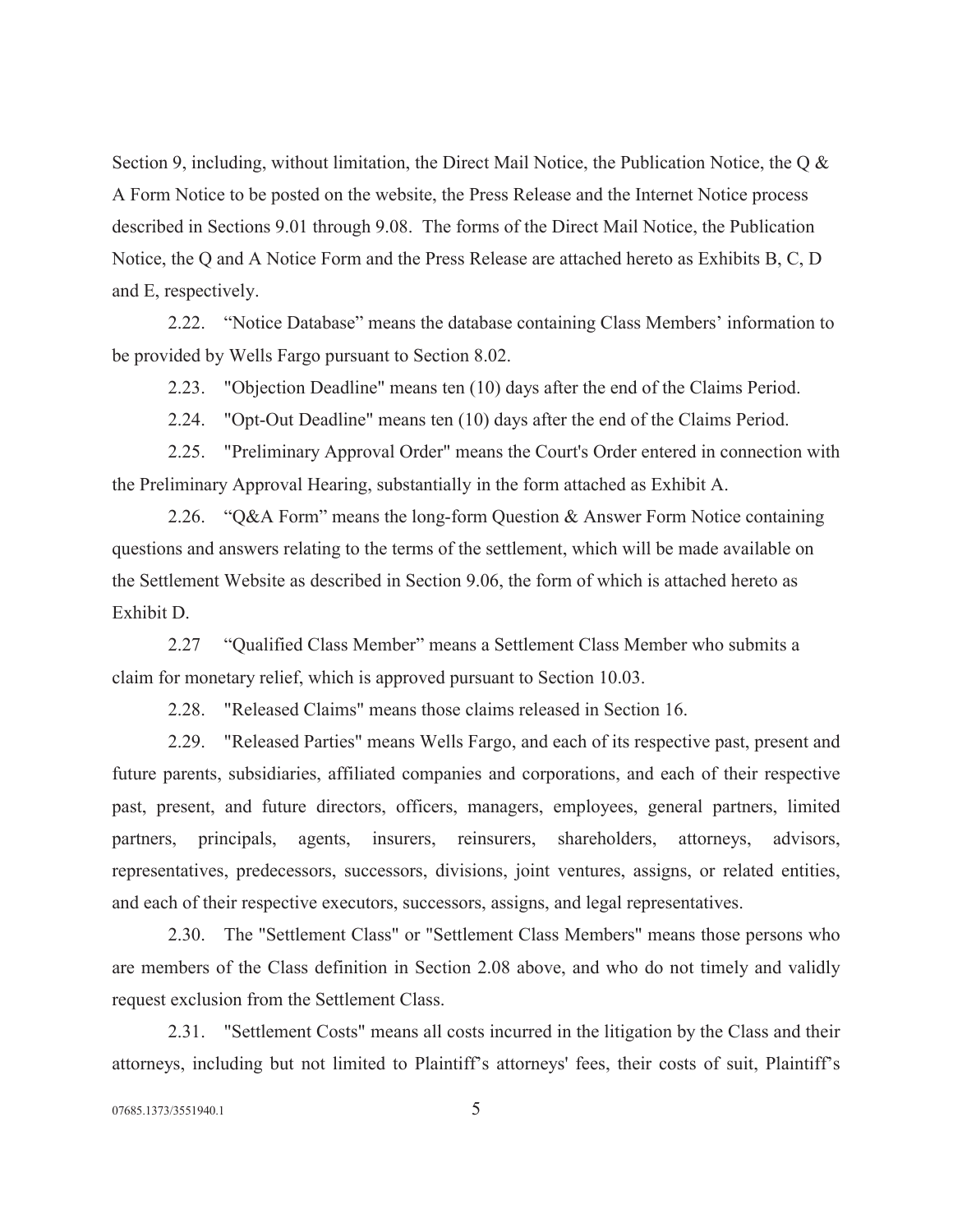expert or consultant fees, any incentive payments paid to Plaintiff, notice costs, costs of claims administration and all other costs of administering the settlement.

2.32. "Settlement Fund" shall mean the funds to be paid by Wells Fargo pursuant to Sections 5.01 below.

2.33. "Settlement Notice" means the notice of settlement on the form attached hereto as Exhibit 1, or as otherwise approved by this Court.

2.34. "Settlement Notice Date" shall mean the date the Settlement Notices are required by the Court to be mailed to all Settlement Class Members.

 2.35. "Settlement Website" means the Internet website operated by the Claims Administrator as described in Section 9.06

2.36. "TCPA" means the Telephone Consumer Protection Act, 47 U.S.C. § 227, et seq., and any regulations or rulings promulgated under it.

### BOTH SIDES RECOMMEND APPROVAL OF THE SETTLEMENT

3.01. Defendant's Position on the Conditional Certification of Settlement Class. Defendant disputes that a class would be manageable or that common issues predominate over individual ones, and deny that a litigation class properly could be certified on the claims asserted in the Action. However, solely for purposes of avoiding the expense and inconvenience of further litigation, Defendant does not oppose and hereby agrees to certification of the Class defined in Section 2.08, for *settlement purposes only*, pursuant to Fed. R. Civ. P. 23(b)(3). Preliminary certification of the Class for settlement purposes shall not be deemed a concession that certification of a litigation class is appropriate, nor would Defendant be precluded from challenging class certification in further proceedings in the Action or in any other action if the Settlement is not finalized or finally approved. If the Settlement is not finally approved by the Court for any reason whatsoever, the certification of the Class will be void, and no doctrine of waiver, estoppel or preclusion will be asserted in any proceedings involving Defendant. No agreements made by or entered into by Defendant in connection with the Settlement may be used by Plaintiff, any person in the Class or any other person to establish any of the elements of class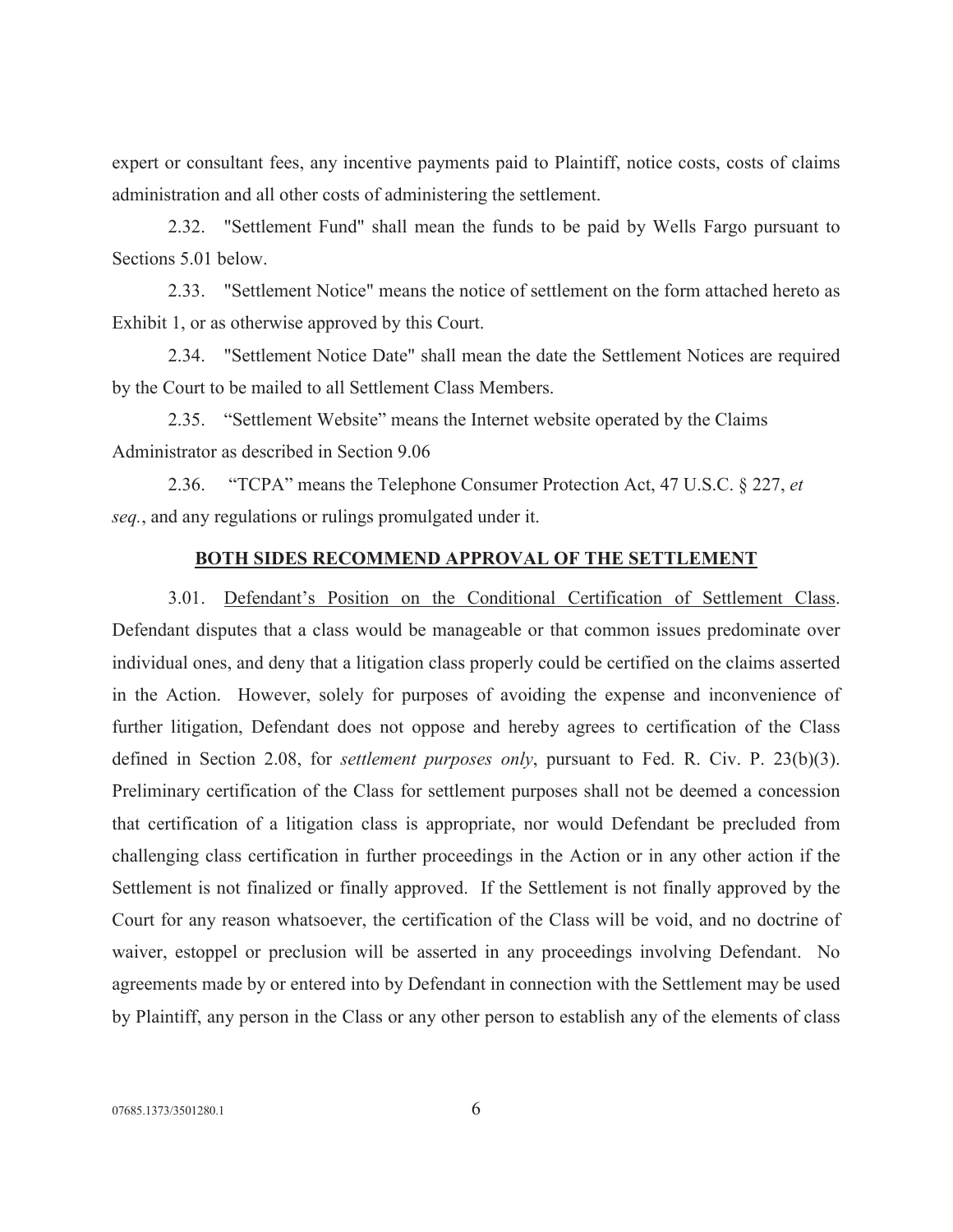certification in any litigated certification proceedings, whether in the Action, or any other judicial proceeding.

 3.02. Plaintiff's Belief in the Merits of Case. Plaintiff believes that the claims asserted in the Action have merit and that the evidence developed to date supports those claims. This Settlement shall in no event be construed or deemed to be evidence of or an admission or concession on the part of Plaintiff that there is any infirmity in the claims asserted by Plaintiff, or that there is any merit whatsoever to any of the contentions and defenses that Defendant has asserted.

 3.03. Plaintiff Recognizes the Benefits of Settlement. Plaintiff recognizes and acknowledges, however, the expense and amount of time which would be required to continue to pursue the Action against Defendant, as well as the uncertainty, risk and difficulties of proof inherent in prosecuting such claims on behalf of the Class. Plaintiff has concluded that it is desirable that the Action and any Released Claims be fully and finally settled and released as set forth in this Settlement. Plaintiff and Class Counsel believe that the agreement set forth in this Settlement confers substantial benefits upon the Class and is in the best interests of individual Class Members.

#### CLASS COUNSEL AND CLASS REPRESENTATIVES

4.01. Class Representative And Class Counsel Appointment. For settlement purposes, and subject to Court approval, Lilian Franklin is appointed as the Class Representatives for the Class. The law firms are appointed Class Counsel for the Settlement Class as follows: Hyde & Swigart, the Law Offices of Douglas J. Campion, APC and The Kazerouni Law Group, APC.

#### SETTLEMENT TERMS AND BENEFITS TO THE SETTLEMENT CLASS

 5.01. Maximum Payment. Wells Fargo Bank, N.A. shall pay \$14,550,198.00 to settle the Action and obtain a release of all Released Claims in favor of all Released Parties as set forth herein. The Maximum Payment will be used to pay Approved Claims and any Settlement Costs. Settlement Class Members will be eligible for a cash payment, the amount of which is dependent upon the number of Approved Claims.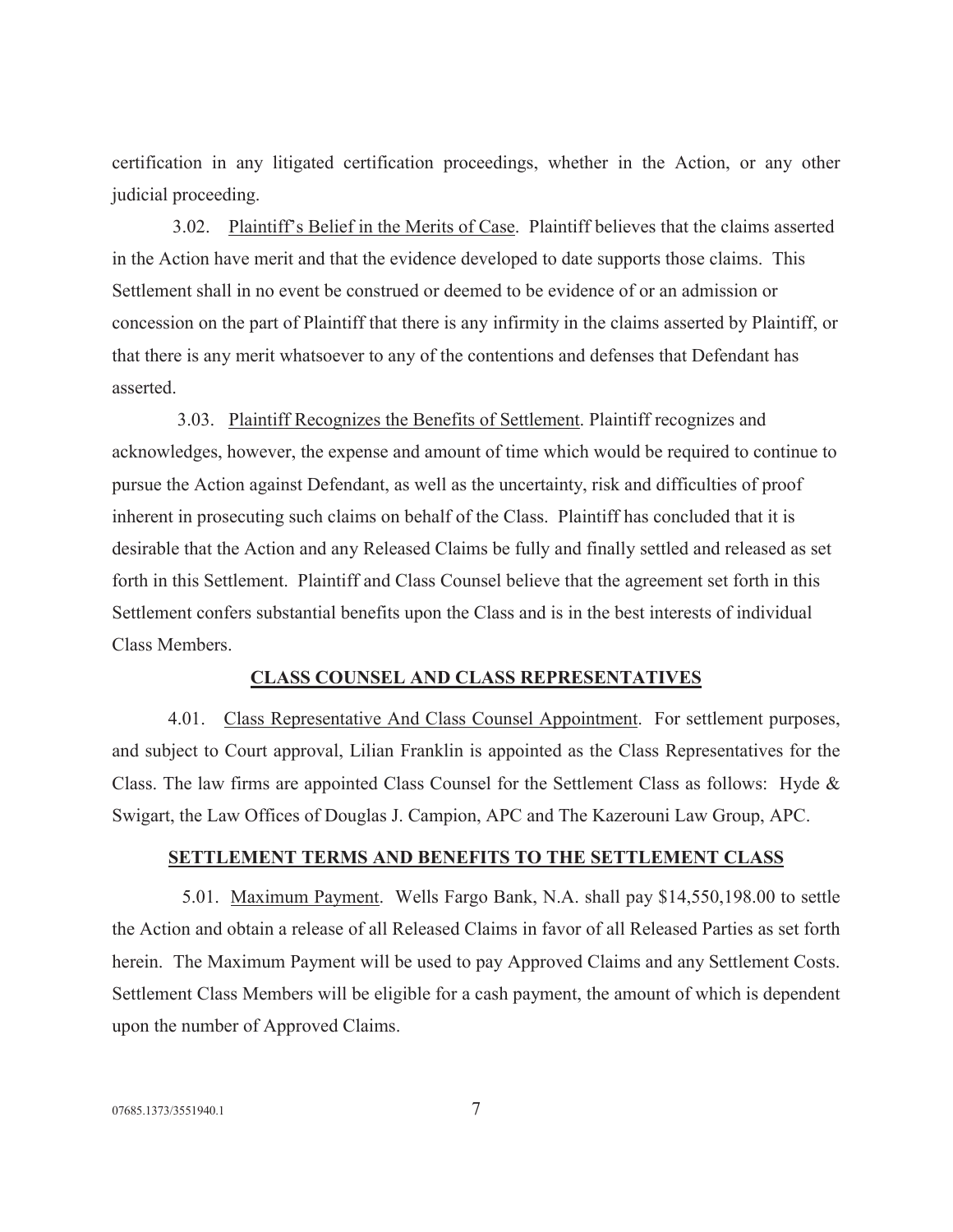5.02. Amount Paid per Claim. The amount paid per Approved Claim shall be divided among the approved claimants on a *pro rata* basis from the amount remaining in the Settlement Fund after deducting the Settlement Costs from the Maximum Payment.

 5.03. Qualifying for Payment. Settlement Class members shall be entitled to submit a claim for a monetary payment if their name is on the Notice Database or Class List as a person whose cell phone was called by Wells Fargo by an autodialer and / or a prerecorded voice message during the Class Period.

### ATTORNEYS' FEES, COSTS AND PAYMENT TO CLASS REPRESENTATIVES

6.01. Attorneys' Fees and Costs. Class Counsel shall move the Court for an award of attorneys' fees and expenses to be paid from the Settlement Fund. Defendant will not object to any request by Class Counsel for attorneys' fees in an amount not exceeding 25% (twenty-five percent) of the Settlement Fund, nor object to any amounts sought for the costs incurred by Class Counsel in litigating the Action. The amount of attorneys' fees and costs approved by the Court shall be paid from the Settlement Fund, and not in addition thereto. Within five (5) days of the Funding Date and after receipt of payees completed W-9 forms, the Claims Administrator shall pay to Class Counsel the amount of attorneys' fees, costs, and expenses awarded to Class Counsel by the Court, as directed by written instructions from Class Counsel.

6.02. Payment to Class Representatives. Plaintiff/Class Representative will also ask the Court to award them incentive payments for the time and effort they have personally invested in this Action. Defendant shall not object to such incentive payment provided it does not exceed \$5,000.00, subject to Court approval. Within five (5) days of the Funding Date and after receipt of payees' completed W-9 forms, the Claims Administrator shall pay to Plaintiff's counsel the amount of incentive payments awarded by the Court, and Plaintiff's counsel shall disburse such funds.

6.03 Settlement Independent of Award of Fees, Costs and Incentive Payments. The payments of attorneys' fees, costs and incentive payments set forth in Sections 6.01 and 6.02 are subject to and dependent upon the Court's approval as fair, reasonable, adequate and in the best interests of Settlement Class Members. However, this Settlement is not dependent upon the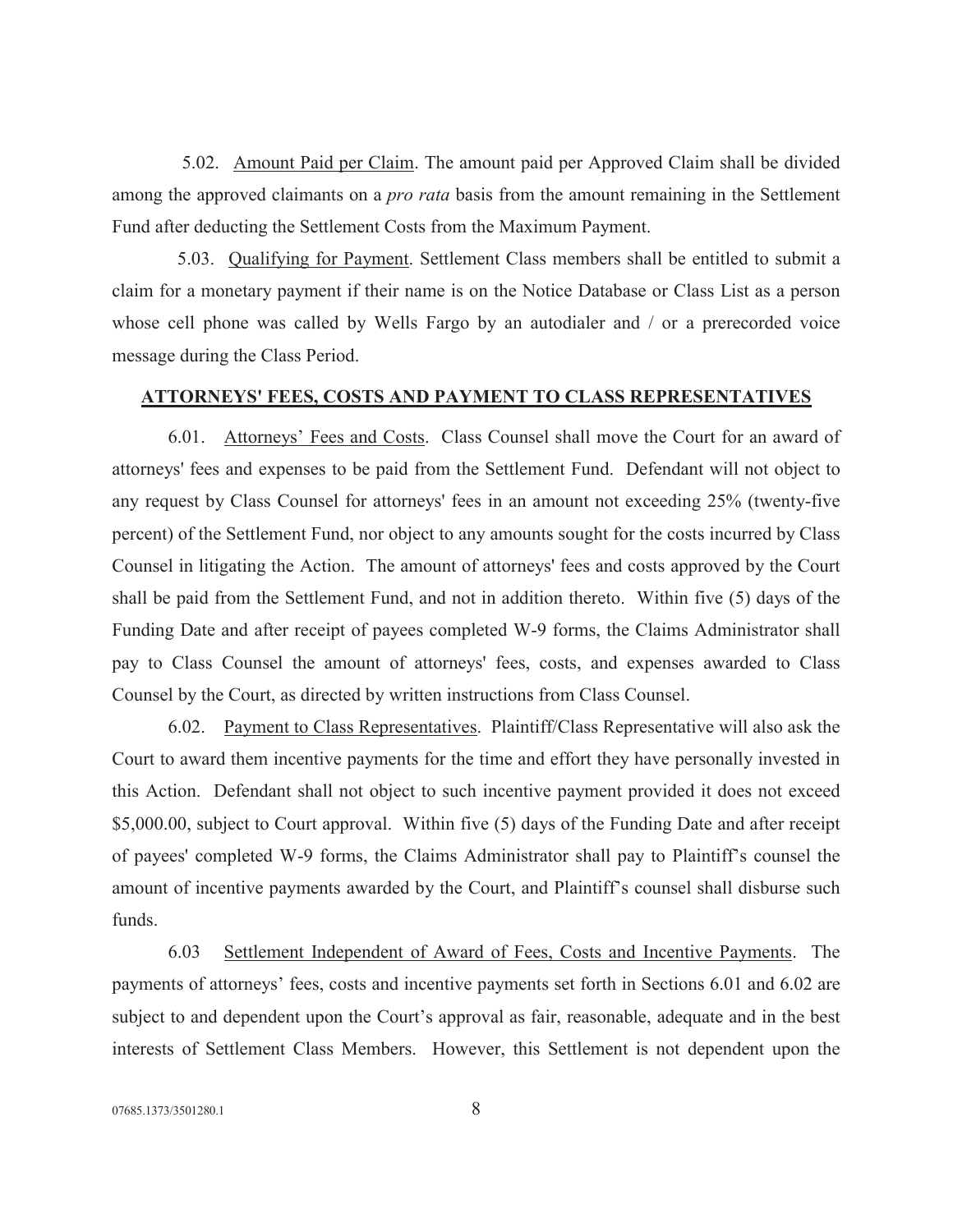Court's approving Plaintiff's requests for such payments or awarding the particular amounts sought by Plaintiff. In the event the Court declines Plaintiff's requests or awards less than the amounts sought, this Settlement shall continue to be effective and enforceable by the Parties.

# PRELIMINARY APPROVAL

7.01. Order Of Preliminary Approval. As soon as practicable after the execution of this Agreement, Plaintiff shall move the Court for entry of the Preliminary Approval Order in substantially the form attached as Exhibit A. Pursuant to the motion for preliminary approval, the Plaintiff will request that:

A. the Court conditionally certify the Class for settlement purposes only and appoint Class Counsel as counsel for the Class for settlement purposes only;

B. the Court preliminarily approve the settlement and this Agreement as fair, adequate and reasonable, and within the reasonable range of possible final approval;

C. the Court approve the form of Notice and find that the notice program set forth herein constitutes the best notice practicable under the circumstances, and satisfies due process and Rule 23 of the Federal Rules of Civil Procedure;

D. the Court set the date and time for the Final Approval Hearing, which may be continued by the Court from time to time without the necessity of further notice; and,

E. the Court set the Claims Deadline, the Objection Deadline and the Opt-Out Deadline.

#### ADMINISTRATION AND NOTIFICATION PROCESS

8.01. Third-Party Claims Administrator. The Claims Administrator, The ILYM Group, shall be responsible for all matters relating to the administration of this settlement, as set forth herein. Those responsibilities include, but are not limited to, giving notice, obtaining new addresses for returned mail, setting up and maintaining the settlement website and toll-free telephone number, fielding inquiries about the settlement, processing claims, acting as a liaison between Class Members and the Parties regarding claims information, approving claims, rejecting any claim form where there is evidence of fraud, directing the mailing of settlement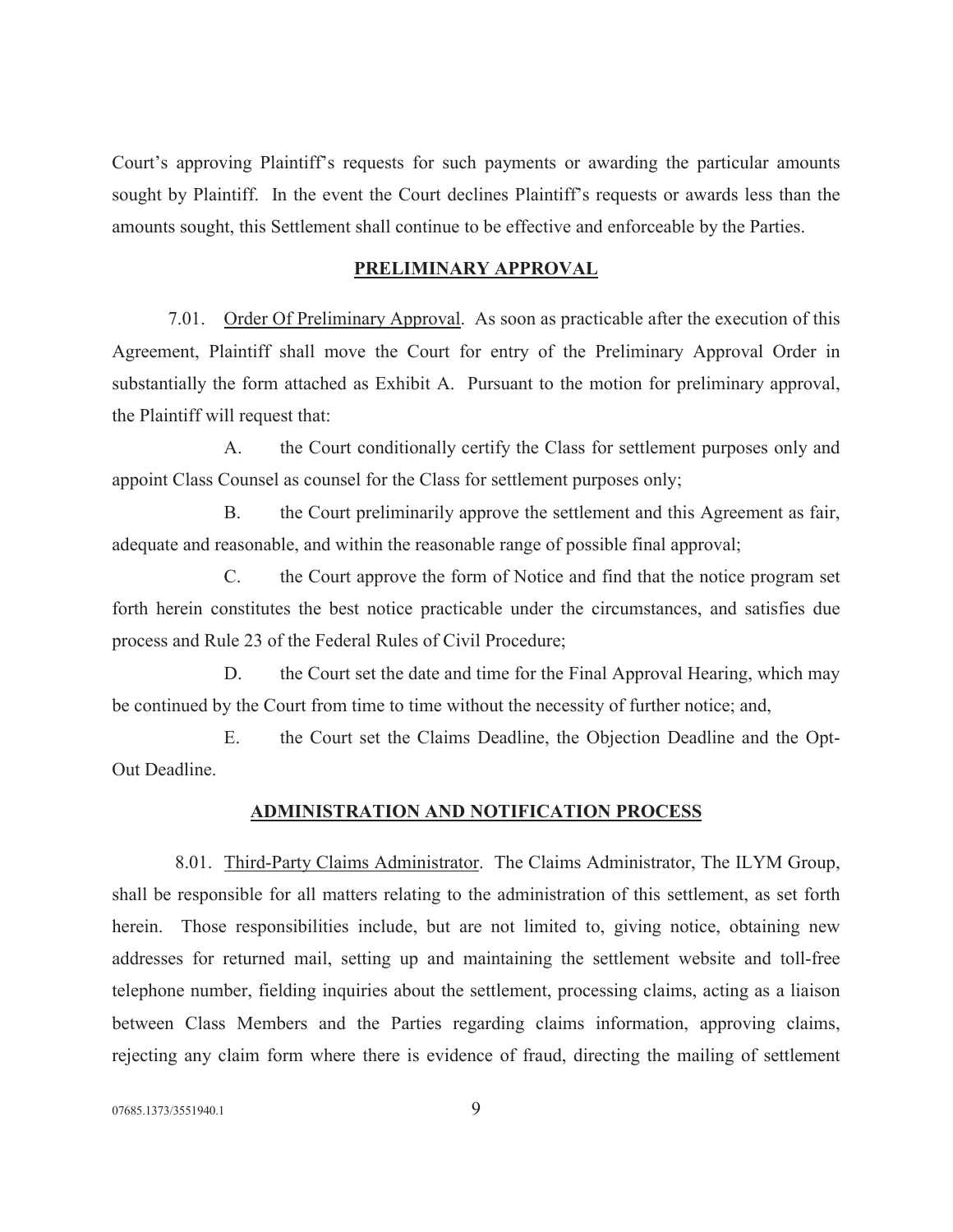payments to Settlement Class Members, and any other tasks reasonably required to effectuate the foregoing. The Claims Administrator will provide monthly updates on the claims status to counsel for all Parties.

 8.02. Notice Database. To facilitate the notice and claims administration process, Wells Fargo will provide to the Claims Administrator, in an electronically searchable and readable format, a Notice Database which includes the names, last known mailing addresses, account numbers and cellular telephone numbers called for all suspected Class Members, as such information is contained in the reasonably available computerized account records Wells Fargo maintains for the Consumer Credit Card Accounts it services. Wells Fargo will provide the Notice Database to the Claims Administrator and to Class Counsel no later than fifteen (15) business days after the date of the Preliminary Approval Order. Defendant represents for settlement purposes that the estimated size of the class is as follows: approximately 4,279,470 cellular telephone numbers were dialed during the class period in an attempt to collect on a Consumer Credit Card Account. If any of the terms of this Settlement relating to the Claims Administrator's services would unreasonably hinder or delay such processes or make them more costly, the Claims Administrator shall so advise the Parties, and the Parties will accommodate the Claims Administrator to the extent necessary to carry out the intent of this Settlement Agreement. Any personal information relating to Class Members provided to the Claims Administrator pursuant to this Settlement shall be provided solely for the purpose of providing notice to Class Members and allowing them to recover under this Settlement; shall be kept in strict confidence; shall not be disclosed to any third party; and, shall not be used for any other purpose.

8.03. Payment of Notice and Claims Administration Costs. Wells Fargo shall pay the reasonable costs of notice and settlement administration which are incurred prior to the creation of the Settlement Fund, and Wells Fargo will be given credit for any such payments in funding the Settlement Fund. The Claims Administrator shall provide an estimate of the amount of costs required to mail notice, establish the settlement website and establish a toll-free telephone number, as well as any other initial administration costs to the Parties. Wells Fargo shall pay the estimated amount to the Claims Administrator within fifteen (15) business days after the entry of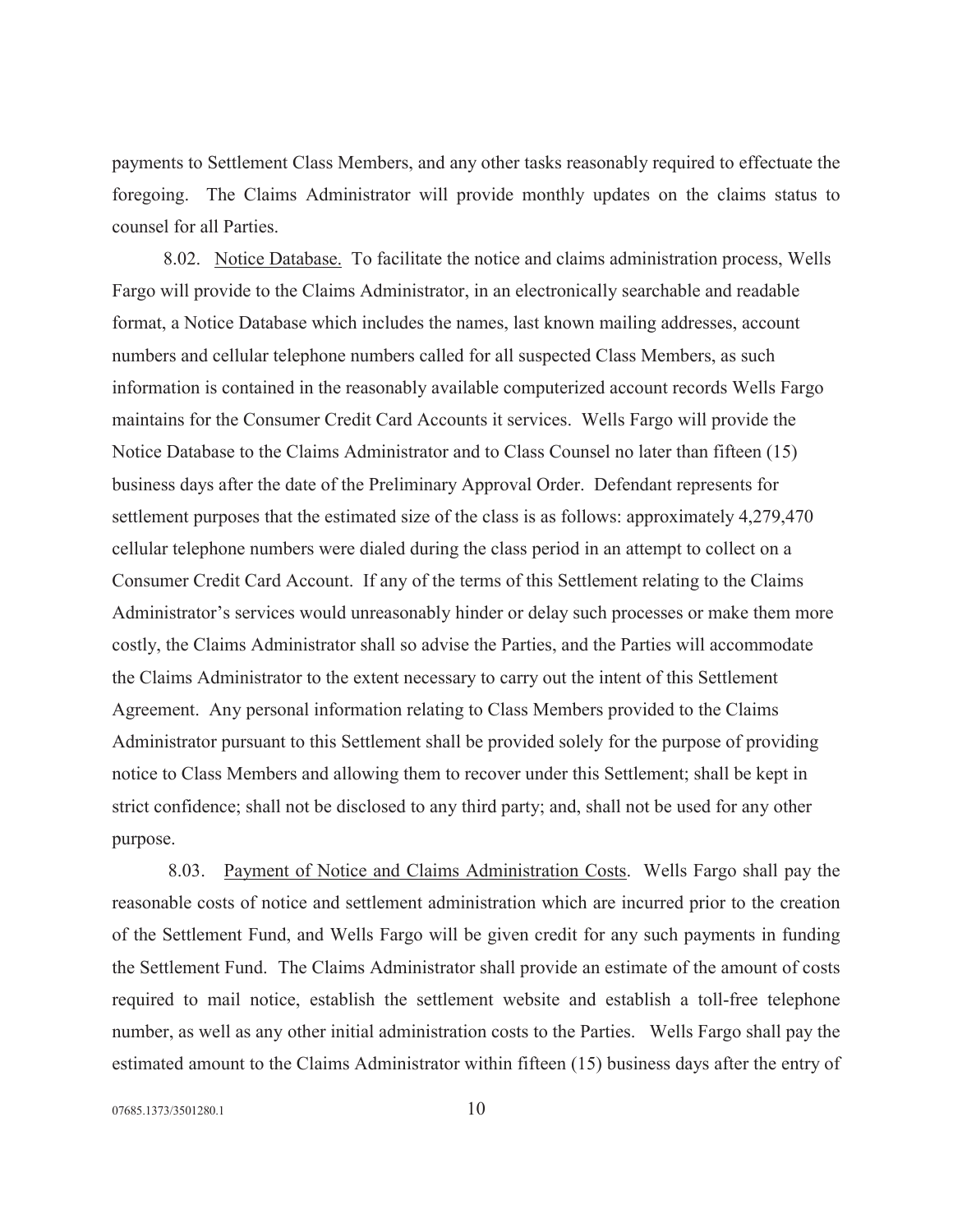the Preliminary Approval Order. After that upfront payment of administration costs by Wells Fargo, the Claims Administrator shall bill Wells Fargo monthly for the reasonable additional costs of settlement administration, until such time as the Settlement Fund is established. Any amounts paid by Wells Fargo for the estimated costs of administration which are not incurred by the Claims Administrator shall be used for other administration costs, or shall be deducted from future billings by the Claims Administrator. The Claims Administrator shall maintain detailed records of the amounts spent on the administration of the settlement and shall provide those to the Parties monthly. At such time that Wells Fargo funds the Settlement Fund, all amounts previously paid to the Claims Administrator by Wells Fargo shall be deducted from the Maximum Payment which Wells Fargo is required to pay to create the Settlement Fund. After Wells Fargo has created the Settlement Fund and paid out the Maximum Payment required under this Settlement, Wells Fargo shall have no further obligation to pay any amount under this Settlement, and any additional Settlement Costs shall be paid out of the Settlement Fund.

8.04. Payment for Approved Claims and Remaining Settlement Costs. Within ten (10) business days after the Effective Date (the "Funding Date"), Wells Fargo shall provide funds to the Claims Administrator in an amount equal to the difference between what has been paid to that date and the full amount of the Maximum Payment, subject to the terms of this Agreement. The Settlement Fund shall be maintained in an interest bearing account. Wells Fargo will, upon request from the Administrator, advance any bank fees or charges associated with maintaining the administration bank account. Any such payments will be included in the deductions from the Maximum Payment, as set forth in Section 8.03.

 8.05 Distribution of the Settlement Fund. The Claims Administrator shall distribute the funds in the Settlement Fund in the following order and within the time period set forth with respect to each such payment:

> (a) first, no later than five  $(5)$  business days after the Funding Date, the Claims Administrator shall pay taxes and tax-related expenses, if any, or, at the Claims Administrator's discretion, it shall reserve an amount of the Settlement Fund sufficient to pay taxes and taxrelated expenses as described in Section 20;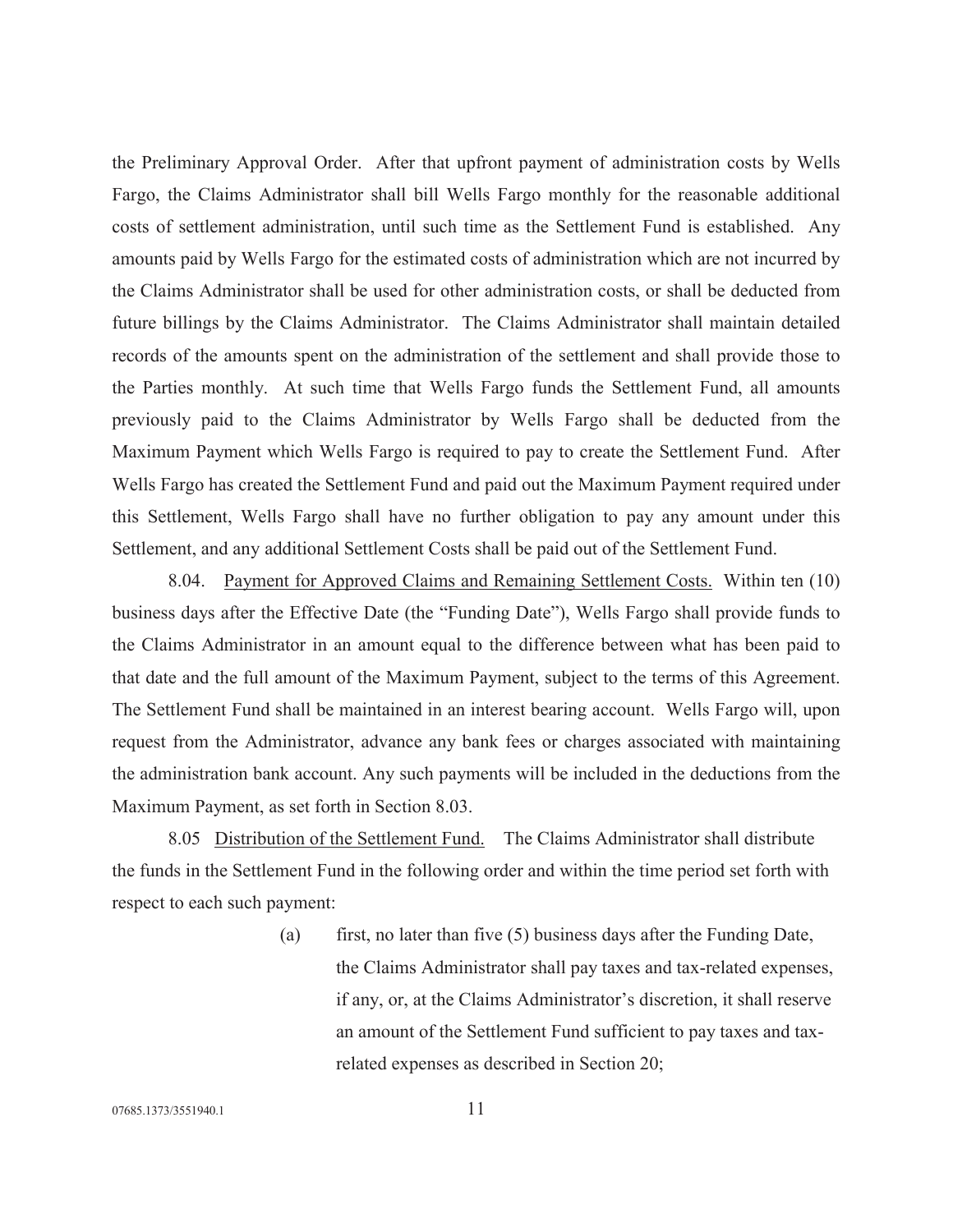- (b) next, no later than five (5) business Days after the Funding Date, the Claims Administrator shall pay to the Class Representatives any incentive award ordered by the Court, as described in Section 6.02.;
- (c) next, no later than five (5) Business Days after the Funding Date, the Claims Administrator shall pay to Class Counsel any award of attorneys' fees, costs, or expenses ordered by the Court, as described in Section 6.01.;
- (d) next, no later than twenty (20) days after the Funding Date, the Claims Administrator shall be paid for any unreimbursed costs of administration;
- (e) next, no later than thirty (30) days after the Funding Date, the Claims Administrator shall pay the Settlement Awards to Qualified Class Members pursuant to Section 10.;
- (f) finally, on the Final Distribution Date, which is the earlier of (i) the date as of which all the checks for Settlement Awards have been cashed or (ii) 210 days after the date on which the last check for a Settlement Award was issued, the Claims Administrator shall pay any amount remaining in the Settlement Fund Account from uncashed settlement checks to one or more cy pres recipients which are agreed upon by the Parties and approved by the Court.

# **NOTICES**

9.01. Mailing of Settlement Notice. The Claims Administrator shall send the Settlement Notice to each Class Member via first class mail within thirty (30) days after entry of the Preliminary Approval Order, or as soon as practicable thereafter. The Claims Administrator shall use the Notice Database to obtain each Class Member's last known address. If and to the extent deemed necessary by Class Counsel, the last known address of Class Members may be subject to confirmation or updating as follows: (a) the Claims Administrator may check each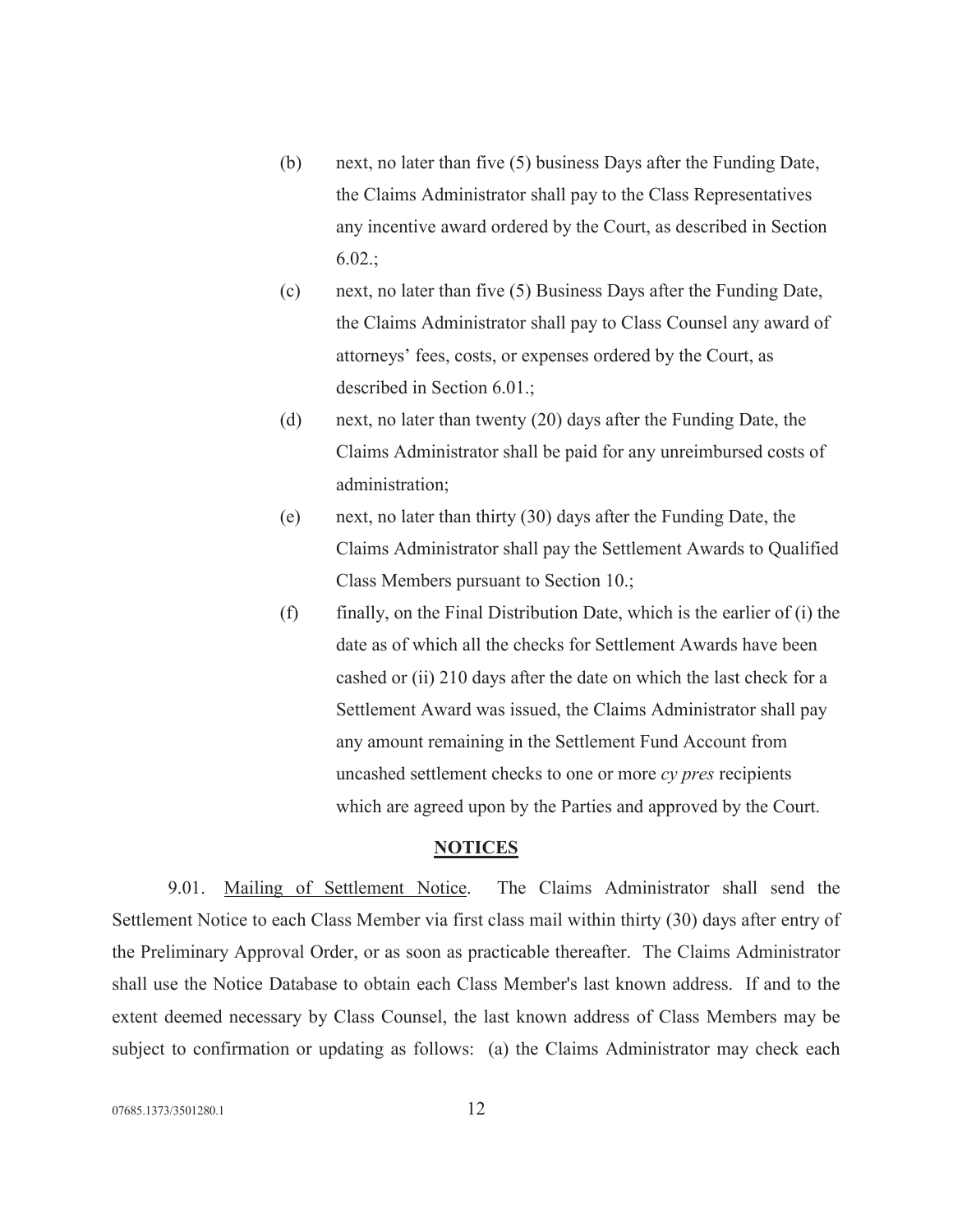address against the United States Post Office National Change of Address Database before the initial mailing; (b) the Claims Administrator may conduct a reasonable search to locate an updated address for any Class Member whose Settlement Notice is returned as undeliverable; (c) the Claims Administrator shall update addresses based on any forwarding information received from the United States Post Office; and, (d) the Claims Administrator shall update addresses based on any requests received from Class Members.

9.02. Re-Mailing of Returned Settlement Notices. Any Notices that are returned as non-deliverable with a forwarding address shall promptly be re-mailed by the Claims Administrator to such forwarding address.

9.03. Publication Notice. No later than thirty (30) days after entry of the Preliminary Approval Order, or as soon as practicable thereafter, the Claims Administrator shall cause a Publication Notice, substantially in the form attached hereto as Exhibit D, to be published once on a nationwide basis, in a national edition of USA Today on any day from Monday through Thursday, and to be published on the Settlement Website on the same date, and retained on the website thereafter.

 9.04. Question and Answer Formal Notice. The Claims Administrator shall also post on the website a formal Question and Answer Notice ("Q  $\&$  A Notice") which shall set forth in a question and answer format the details of the settlement, and the rights of Class Members to participate in the Settlement, exclude themselves or object to the settlement.

 9.05 Press Release. After preliminary approval, Plaintiff will issue a neutrally worded press release, the contents of which have been agreed to in advance by all Parties. The purpose of the press release is to facilitate Class Members learning about the settlement through internet searches, and to provide instructions on how they may obtain additional information about the settlement. The press release will announce that the Action has been settled, and will include the URL for the dedicated settlement website through which Class Members can obtain relevant information.

9.06. Website Notice. By the Settlement Notice Date, the Claims Administrator shall maintain and administer a dedicated settlement website (www. com) containing class information and related documents, along with information necessary to file a claim, and an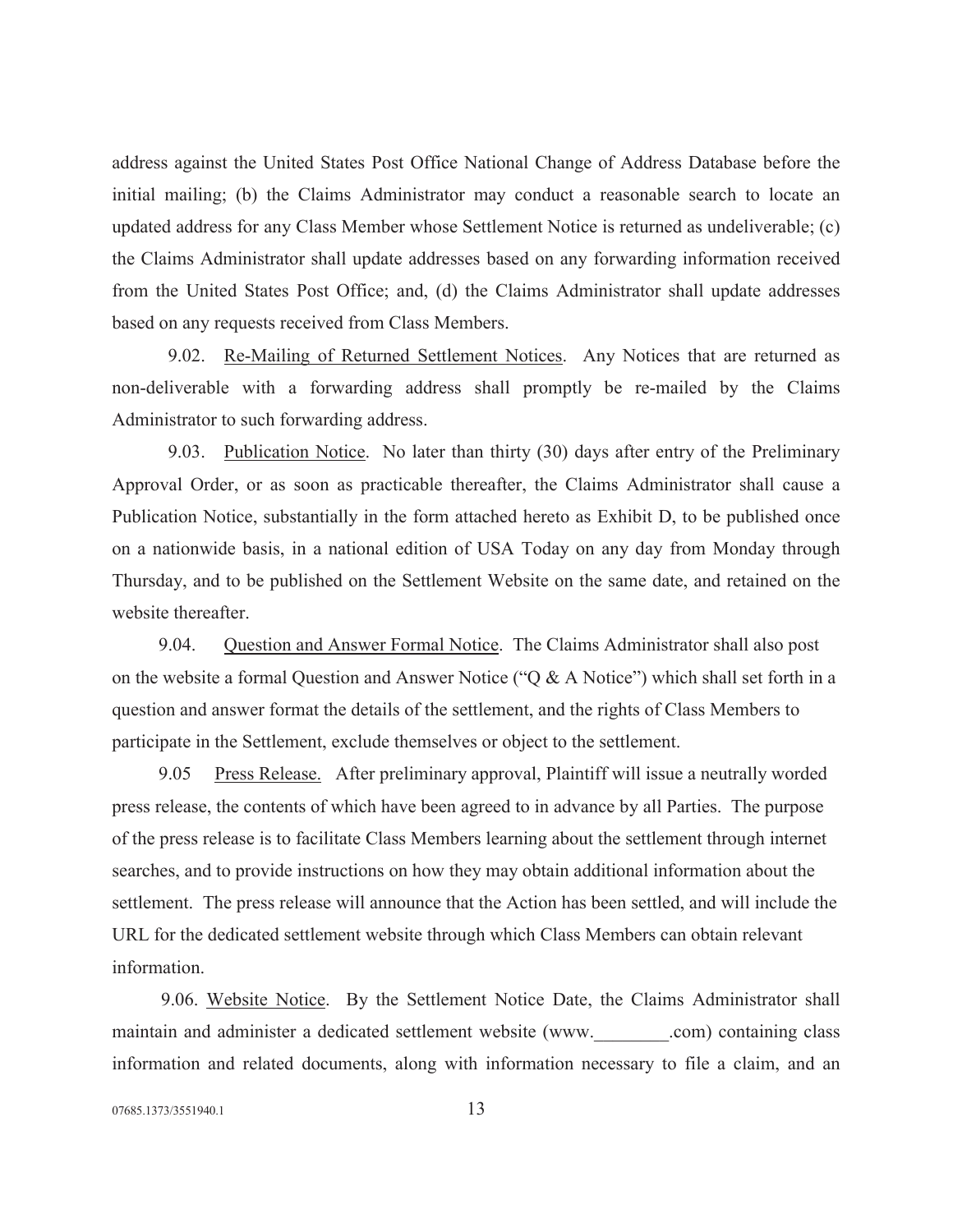electronic version of the Claim Form members can download, complete and submit electronically. At a minimum, such documents shall include the Settlement Agreement and Exhibits, the Notice, the Q & A Form Notice, the Preliminary Approval Order, a downloadable Claim Form for anyone wanting to print a hard copy and mail in the Claim Form, the operative complaint, and when filed, the Final Approval Order.

9.07. Toll Free Telephone Number. By the Settlement Notice date, the Claims Administrator shall set up a toll-free telephone number for receiving toll-free calls related to the settlement. That telephone number shall be maintained until thirty (30) days after the Claims Deadline. After that time, and for a period of 90 days thereafter, either a person or a recording will advise any caller to the toll-free telephone number that the Claims Deadline has passed and the details regarding the settlement may be reviewed on the related settlement website.

9.08. CAFA Notice. The administrator shall be responsible for serving the Class Action Fairness Act ("CAFA") notice required by 28 U.S.C. § 1715 within 10 days of the filing of the Preliminary Approval Motion.

#### CLAIMS PROCESS

10.01. Potential Claimants. Each Class Member who does not timely and validly request exclusion from the Settlement as required in this Agreement shall be a Settlement Class Member and entitled to make a claim. Each Settlement Class Member shall be entitled to make only one claim related to the Credit Card account only, regardless of the number of loans or accounts that Settlement Class Member had or has with Wells Fargo, or the number of calls made to that Settlement Class member's cell phone number(s).

10.02. How to Make a Claim. In order to make a claim, a Settlement Class Member must either: (a) submit a claim by calling the toll-free number; (b) submit a claim online at the Settlement website; or (c) submit the completed Claim Form downloaded from the Settlement website to the Claims Administrator, by mail or otherwise. All claims must be submitted by the Claims Deadline as set forth in the Settlement Notice. Any Claim Form postmarked after the Claims Deadline shall be deemed untimely and an invalid claim.

10.03. How a Claim is Approved. The claims process shall require only that the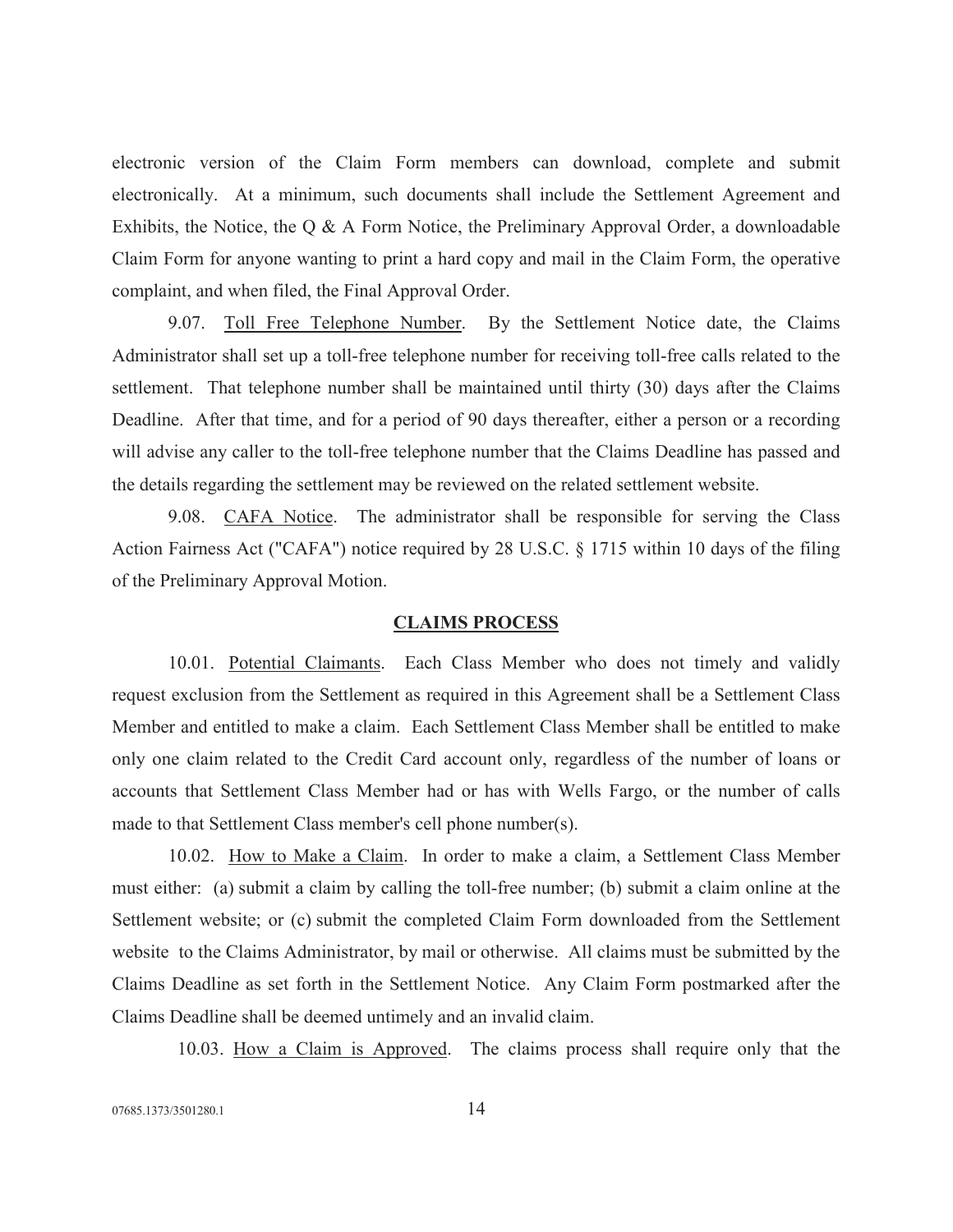Settlement Class member provide his or her name, a Claim Identification number assigned to each postcard notice, if available, and, if the notice address is incorrect, a current address to which the cash payment may be sent. If the claimant's name matches the name on the Notice Database or Class List generated from Wells Fargo's records, that claim will be approved, subject to the limitation that only one claim will be paid to each Settlement Class Member. However, some unascertainable number of Class Members are subscribers to phones used by Wells Fargo customers or otherwise received calls intended for Wells Fargo's customers but are not identified within Wells Fargo's records and, hence, will not be within the Notice Database and Class List, and therefore likely learned of the Settlement by publication and / or internet notice. If a claimant cannot be identified as a Class Member by their Claim Identification number, or by their name and / or address, that claimant can then be asked for the cell phone number(s) upon which they believe they may have been called during the Class Period. If their cell phone number is on the Notice Database or Class List, even without a name and / or address, they are an Unidentified Class Member and are qualified to file a claim. If a Settlement Class Member submits a claim and qualifies for a monetary payment, he or she is a "Qualified Class Member." Except as necessary to resolve issues related to denied settlement claims pursuant to Section 9.5, or to evaluate requests for exclusion and/or respond to objections, the Claims Administrator shall not provide to Defendant, their counsel or any of their agents any identifying information obtained from the Class Members for purposes of facilitating the Class Notice, Settlement Awards or claims administration, other than the names of persons submitting Settlement Claims.

#### CLAIM REVIEW PROCESS

11.01. Review of Approved or Denied Claims. Each Settlement Class member who does not exclude himself or herself from the class and who makes a timely claim shall have their claim reviewed by the Claims Administrator. The Claims Administrator shall review the claims and advise the Parties, at a minimum, on a weekly basis of the claims that are approved and denied. Class Counsel shall be entitled to contest the denial of any claims, first through meeting with the Claims Administrator, and if they are unable to resolve such issues, they may seek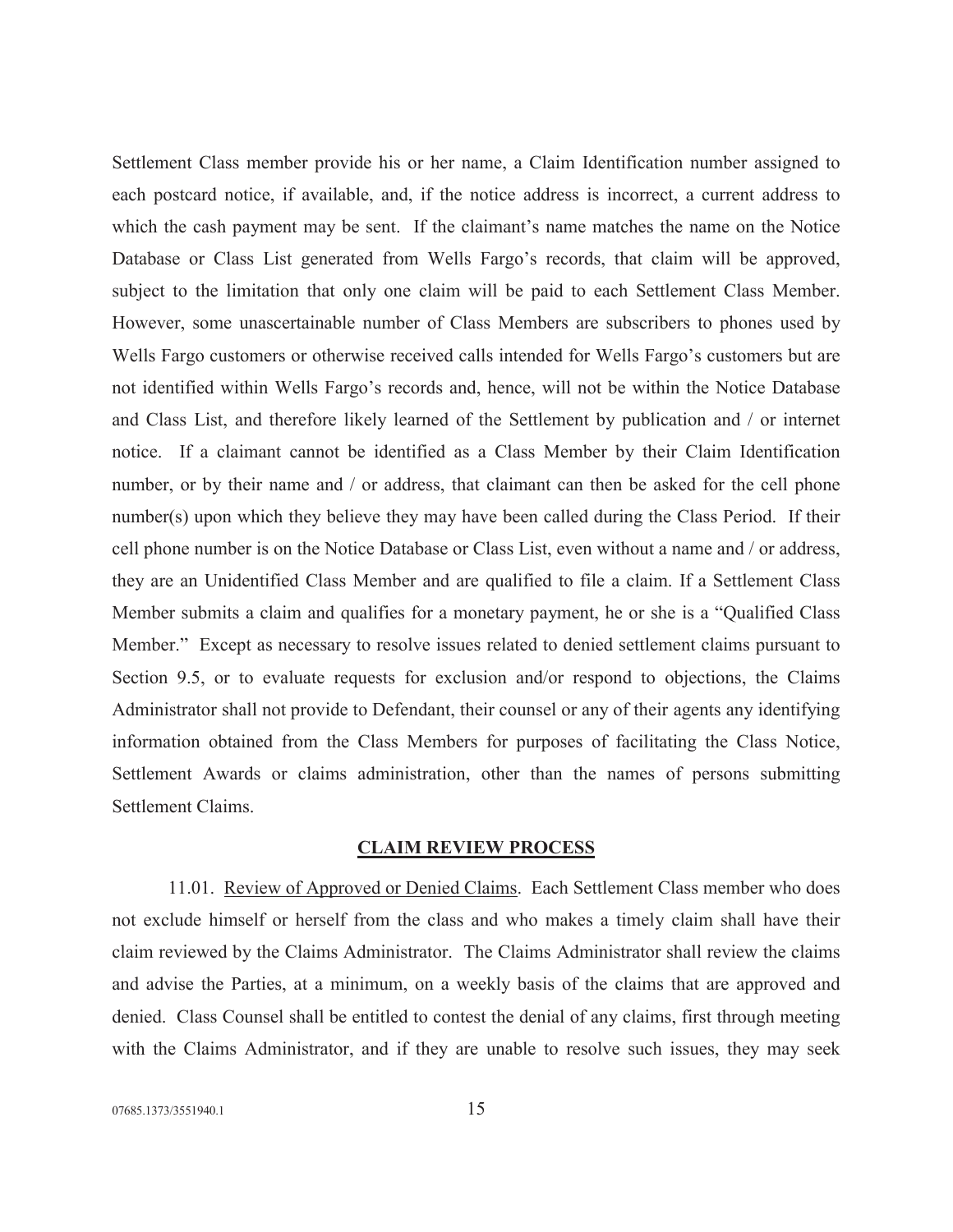assistance of the Court to resolve the issues at the earliest possible date, and to attempt to have a resolution before any fairness hearing. However, if those issues are unresolved at the time of the fairness hearing, that will not prevent the fairness hearing from going forward, with the issues to be resolved at a later date but within sixty (60) days of the entry of any order regarding the fairness hearing, including any order for final approval of the settlement.

11.02. Mailing of Settlement Check. Settlement checks shall be sent to Qualified Class Members by the Claims Administrator via U.S. mail no later than thirty (30) days after the Effective Date. If any settlement checks are returned, the Claims Administrator shall attempt to obtain a new mailing address for that Settlement Class Member by taking the steps described in Sections 9.01. If, after a second mailing, the settlement check is again returned, no further efforts need be taken by the Claims Administrator to resend the check. The Claims Administrator shall advise Class Counsel and counsel for Defendant of the names of the claimants whose checks are returned by the postal service as soon as practicable. Each settlement check will be negotiable for one hundred eighty (180) days after it is issued. In the event that the combined amounts of any checks attributable to settlement awards that remain uncashed exceeds \$50,000, the Claims Administrator will distribute any such funds on a pro rata basis to Class Members who cashed settlement checks. If such amount is less than \$50,000, that amount and any remaining funds not paid out as the result of the second round of uncashed settlement checks shall be paid out as a *cy pres* award, to a recipient agreed to by the Parties and approved by the Court, as set forth in Section 8.05 (f).

### OPT-OUTS AND OBJECTIONS

12.01. Opting Out of the Settlement. Any Class Members who wish to exclude themselves from the Settlement Class ("opt out") must advise the Claims Administrator in writing of that intent, and their opt out request must be postmarked no later than the Opt-Out Deadline. The Claims Administrator shall provide the Parties with copies of all opt-out requests it receives, and shall provide a list of all Class Member who timely and validly opted out of the settlement in their declaration filed with the Court, as required by Section 13.01. Settlement Class Members who do not properly and timely submit an opt-out request will be bound by this Agreement and the judgment, including the releases in Section 16 below. If more than 2,000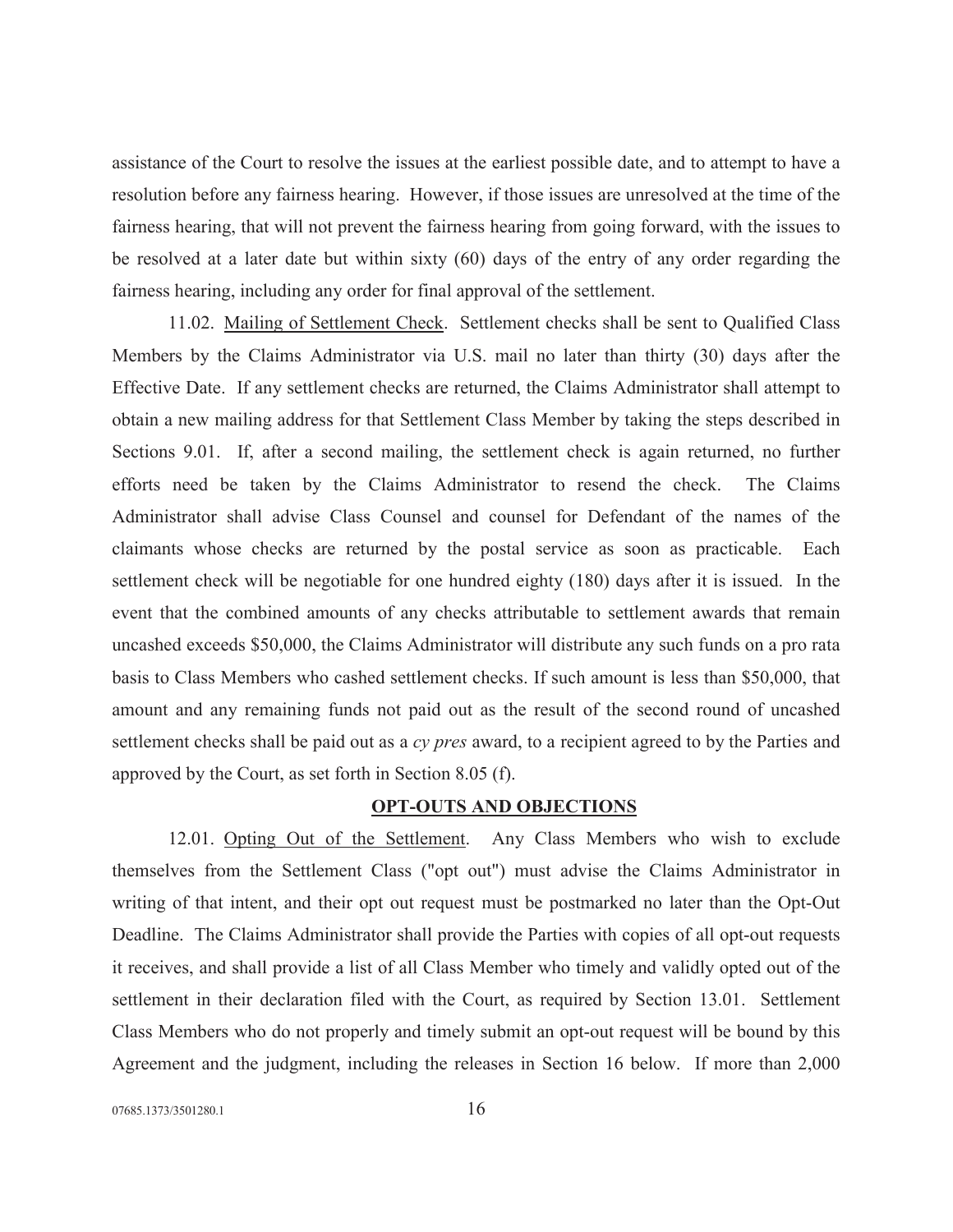Class Members opt-out, Defendant has the option of voiding this Settlement and proceeding with the litigation, as provided in Sections 17.02 and 17.03 below.

A. In the written request for exclusion, the Class Member must state his or her full name, address, and telephone number. Further, the Class Member must include a statement in the written request for exclusion that he or she wishes to be excluded from the settlement.

B. Any Class Member who submits a valid and timely request for exclusion will not be a Settlement Class Member and shall not be bound by the terms of this Agreement.

12.02. Objections. Any Settlement Class Member who intends to object to the fairness of this settlement must file a written objection with the Court and provide a copy to Class Counsel and counsel for Defendant by the Objection Deadline.

A. In the written objection, the Settlement Class Member must state his or her full name, address, and telephone number, the reasons for his or her objection, and whether he or she intends to appear at the fairness hearing on his or her own behalf or through counsel. Any documents supporting the objection must also be attached to the Objection.

B. Any Settlement Class Member who objects may appear at the Fairness Hearing, either in person or through an attorney hired at the Settlement Class Member's own expense, to object to the fairness, reasonableness, or adequacy of this Agreement or the Settlement. A Settlement Class Member or his or her attorney intending to make an appearance at the Fairness Hearing must: (a) file a notice of appearance with the Court no later than twenty (20) days prior to the Fairness Hearing, or as the Court may otherwise direct; and (b) serve a copy of such notice of appearance on all counsel for all Parties. Any Settlement Class Member who fails to comply with the provisions of this Section 12.02 shall waive and forfeit any and all rights to appear separately and/or to object, and shall be bound by all the terms of this Settlement, and by all proceedings, orders, and judgments in the litigation.

# FINAL APPROVAL AND JUDGMENT ORDER

13.01. No later than fourteen (14) calendar days prior to the Final Approval Hearing, the Claims Administrator shall file with the Court and serve on counsel for all Parties a declaration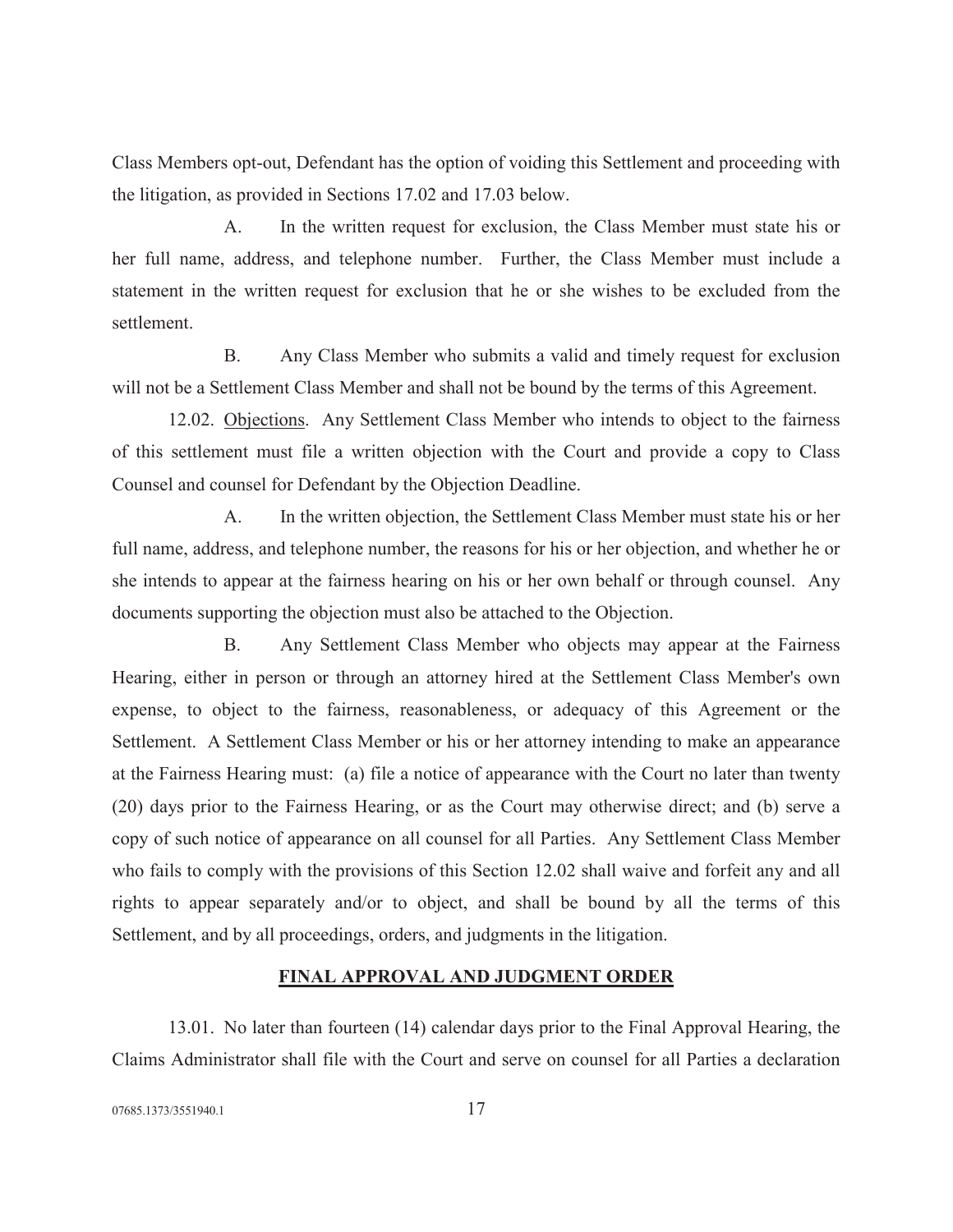stating that the Notice required by the Agreement has been completed in accordance with the terms of the Preliminary Approval Order.

13.02. If the Settlement is approved preliminarily by the Court, and all other conditions precedent to the settlement have been satisfied, no later than fourteen (14) calendar days prior to Final Approval Hearing:

A. The Parties shall both request, individually or collectively, that the Court enter the Final Approval Order in substantially the form attached as Exhibit F, with Class Counsel filing a memorandum of points and authorities in support of the motion; and,

B. Counsel for the Class and Defendant may file a memorandum addressing any objections submitted to the Settlement.

13.03. At the Final Approval Hearing, the Court will consider and determine whether the provisions of this Agreement should be approved, whether the Settlement should be finally approved as fair, reasonable and adequate, whether any objections to the Settlement should be overruled, whether the fee award and incentive payments to the Class Representatives should be approved, and whether a judgment finally approving the Settlement should be entered.

13.04. This Agreement is subject to and conditioned upon the issuance by the Court of a Final Approval Order which grants final approval of this Agreement and:

A. finds that the Notice provided satisfies the requirements of due process and Fed. R. Civ. P. 23(e)(1);

B. finds that Settlement Class Members have been adequately represented by the Class Representatives and Class Counsel;

C. finds that the Settlement Agreement is fair, reasonable and adequate to the Settlement Class, that each Settlement Class Member shall be bound by this Agreement, including the releases in 16.01 and 16.04, and the covenant not to sue in Section 16.02, and that this Settlement Agreement should be and is approved;

D. dismisses on the merits and with prejudice all claims of the Settlement Class Members asserted against Defendant in the Action;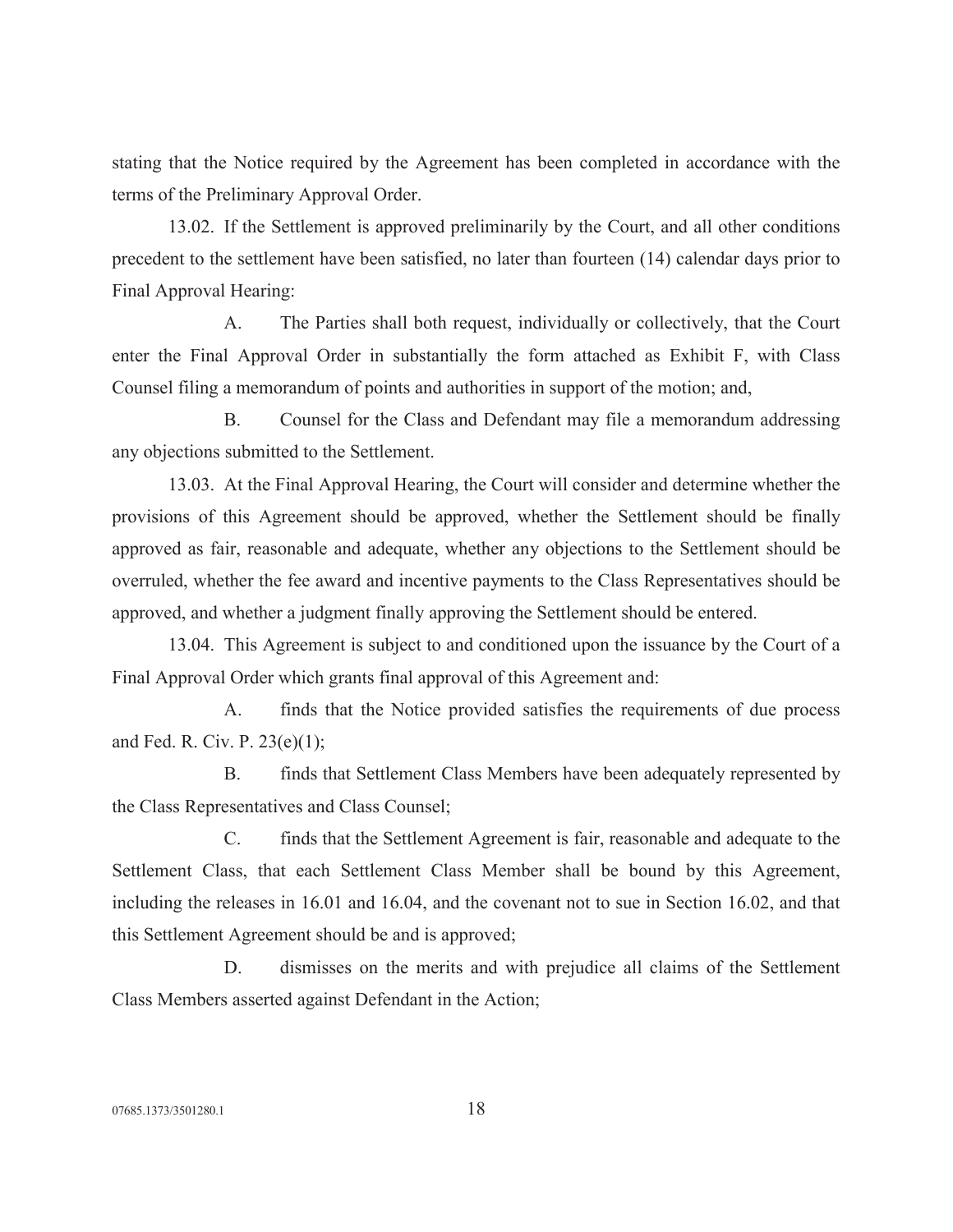E. permanently enjoins each and every Settlement Class Member from bringing, joining, or continuing to prosecute any Released Claims against Defendant or the Released Parties; and,

F. retains jurisdiction of all matters relating to the interpretation, administration, implementation, effectuation and enforcement of this Settlement.

### FINAL JUDGMENT

1.01 The Judgment entered at the Final Approval Hearing shall be deemed final:

A.Thirty (30) days after entry of the Final Judgment approving the Settlement if no document is filed within that time seeking appeal, review or rehearing of the judgment; or

B.If any such document is filed, then five (5) days after the date upon which all appellate and/or other proceedings resulting from such document have been finally terminated in such a manner as to permit the judgment to take effect in substantially the form described in Section 13.04.

#### CONFIRMATORY DISCOVERY

15.01. Class Counsel shall be entitled to conduct limited discovery to confirm the accuracy of the information provided to them during the course of the litigation and the Parties' settlement negotiations. The purpose of that discovery shall be to confirm the total number of Class Members, i.e., those persons who were actually called by Wells Fargo on cellular telephone numbers during the Class Period in connection with a Consumer Credit Card Account, the procedures and methodology used to assemble the Class List. This discovery is to be used solely for purposes of finalizing this Settlement and, consistent with Section 17.03 below, may not be used for any purpose in the event this Agreement is terminated or is otherwise not fully and finally approved by the Court.

### RELEASE OF CLAIMS

16.01. Released Claims. Plaintiff and each Settlement Class Member, as well as their respective assigns, heirs, executors, administrators, successors and agents, hereby release, resolve, relinquish and discharge each and all of the Released Parties from each of the Released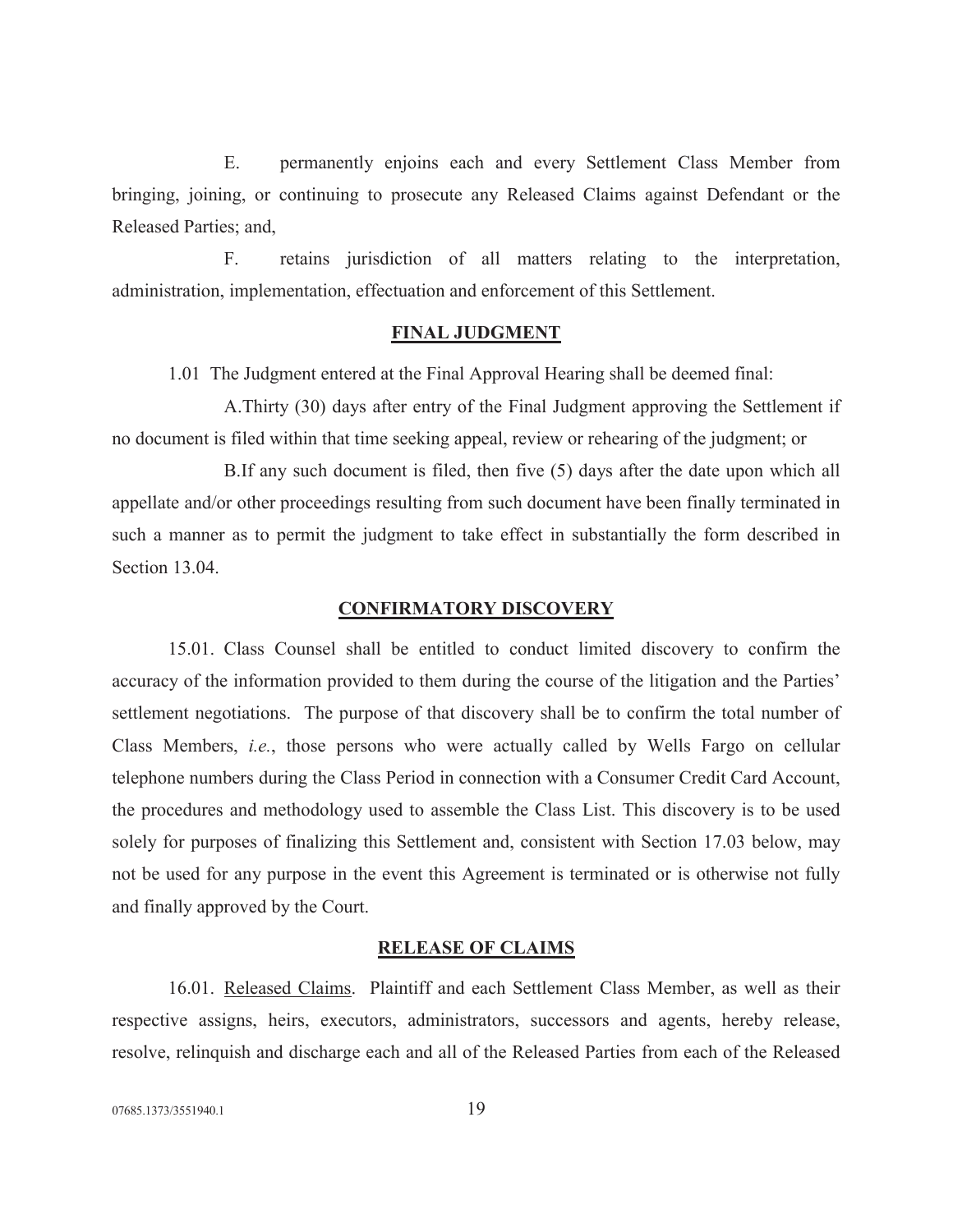Claims (as defined below). The Settlement Class Members further agree that they will not institute any action or cause of action (in law, in equity or administratively), suits, debts, liens, or claims, known or unknown, fixed or contingent, which they may have or claim to have, in state or federal court, in arbitration, or with any state, federal or local government agency or with any administrative or advisory body, arising from or reasonably related to the Released Claims. The release does not apply to Class Members who timely opt-out of the Settlement.

A. "Released Claims" means any and all claims, causes of action, suits, obligations, debts, demands, agreements, promises, liabilities, damages, losses, controversies, costs, expenses, and attorneys' fees of any nature whatsoever, whether based on any federal law, state law, common law, territorial law, foreign law, contract, rule, regulation, any regulatory promulgation (including, but not limited to, any opinion or declaratory ruling), common law or equity, whether known or unknown, suspected or unsuspected, asserted or unasserted, foreseen or unforeseen, actual or contingent, liquidated or unliquidated, punitive or compensatory, as of the date of the Final Approval Order, that arise out of or relate in any way to the Released Parties' use of an "automatic telephone dialing system" or an "artificial or prerecorded voice" to contact or attempt to contact Settlement Class Members in connection with a Consumer Credit Card Account, including the claims of Wells Fargo account holders and non-account holders who are members of the Settlement Class, to the fullest extent that those terms are used, defined or interpreted by the Telephone Consumer Protection Act, 47 U.S.C. § 227, et seq., relevant regulatory or administrative promulgations and case law, including, but not limited to, claims under or for a violation of the Telephone Consumer Protection Act, 47 U.S.C. § 227, et seq., and any other statutory or common law claim arising from the use of automatic telephone dialing systems and/or an artificial or prerecorded voice to call cellular telephones, or pagers.

B. Waiver of Unknown Claims. Without limiting the foregoing, the Released Claims specifically extend to claims that Plaintiff and Settlement Class Members do not know or suspect to exist in their favor at the time that the Settlement and the releases contained therein become effective. This Section constitutes a waiver, without limitation as to any other applicable law, of Section 1542 of the California Civil Code, which provides: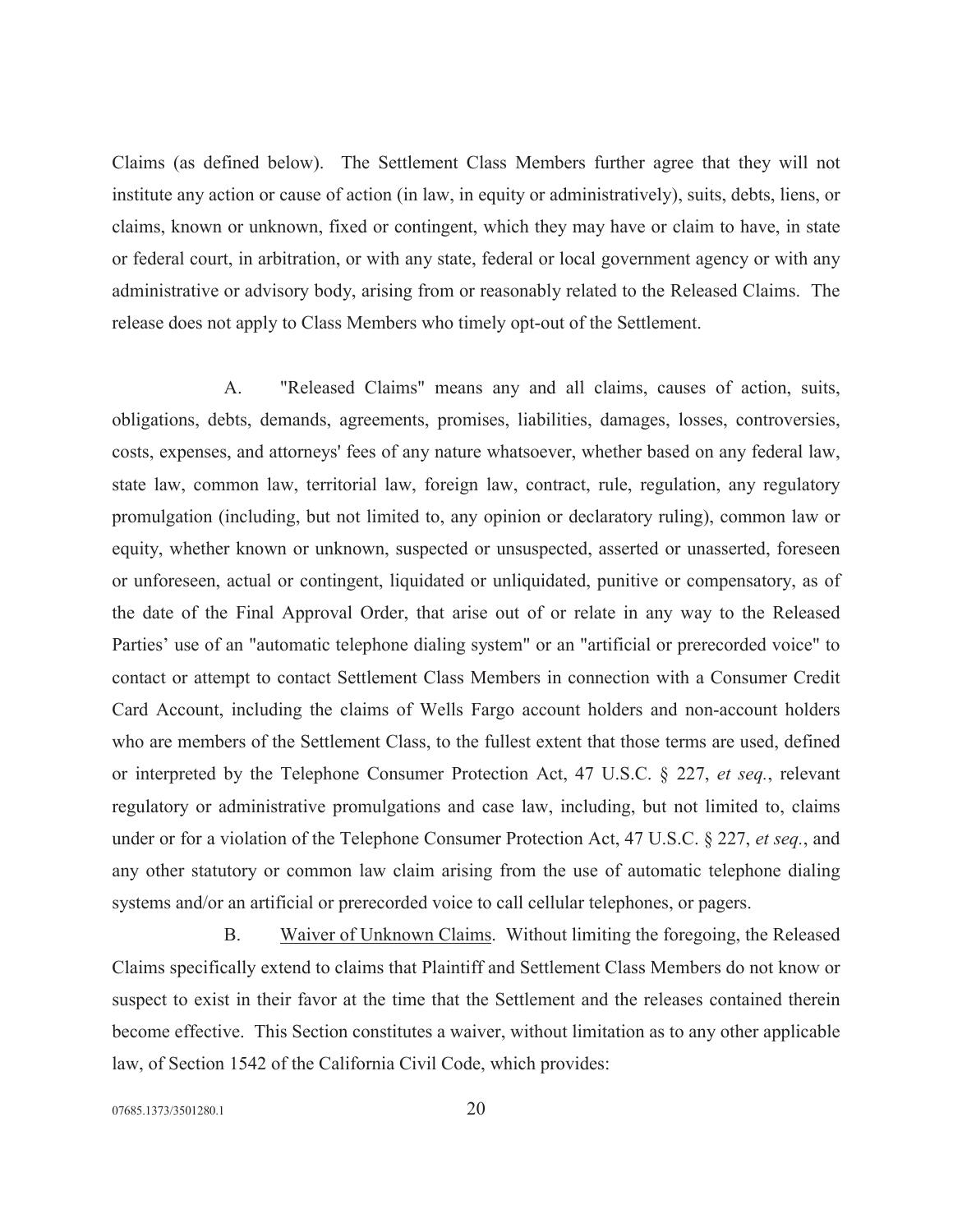A GENERAL RELEASE DOES NOT EXTEND TO CLAIMS WHICH THE CREDITOR DOES NOT KNOW OR SUSPECT TO EXIST IN HIS OR HER FAVOR AT THE TIME OF EXECUTING THE RELEASE, WHICH IF KNOWN BY HIM OR HER MUST HAVE MATERIALLY AFFECTED HIS OR HER SETTLEMENT WITH THE DEBTOR.

Plaintiff and Settlement Class Members understand and acknowledge the significance of these waivers of California Civil Code Section 1542 and similar federal and state statutes, case law, rules or regulations relating to limitations on releases. In connection with such waivers and relinquishment, Plaintiff and the Settlement Class Members acknowledge that they are aware that they may hereafter discover facts in addition to, or different from, those facts that they now know or believe to be true with respect to the subject matter of the Settlement, but that it is their intention to release fully, finally and forever all Released Claims with respect to the Released Parties, and in furtherance of such intention, the releases of the Released Claims will be and remain in effect notwithstanding the discovery or existence of any such additional or different facts.

16.03. Covenant Not To Sue. Plaintiff agrees and covenant, and each Settlement Class member will be deemed to have agreed and covenanted, not to sue any Released Party with respect to any of the Released Claims, or otherwise to assist others in doing so, and agree to be forever barred from doing so, in any court of law or equity, or any other forum.

# TERMINATION OF AGREEMENT

17.01. Either Side May Terminate the Agreement. Plaintiff and Defendant shall each have the right to unilaterally terminate this Agreement by providing written notice of his, their or its election to do so ("Termination Notice") to all other Parties hereto within ten (10) calendar days of any of the following occurrences, but both sides agree to first confer prior to such written notice:

a. the Court rejects, materially modifies, materially amends or changes, or declines to preliminarily or finally approve the Settlement Agreement;

b. an appellate court reverses the Final Approval Order, and the Settlement Agreement is not reinstated without material change by the Court on remand;

07685.1373/3551940.1 21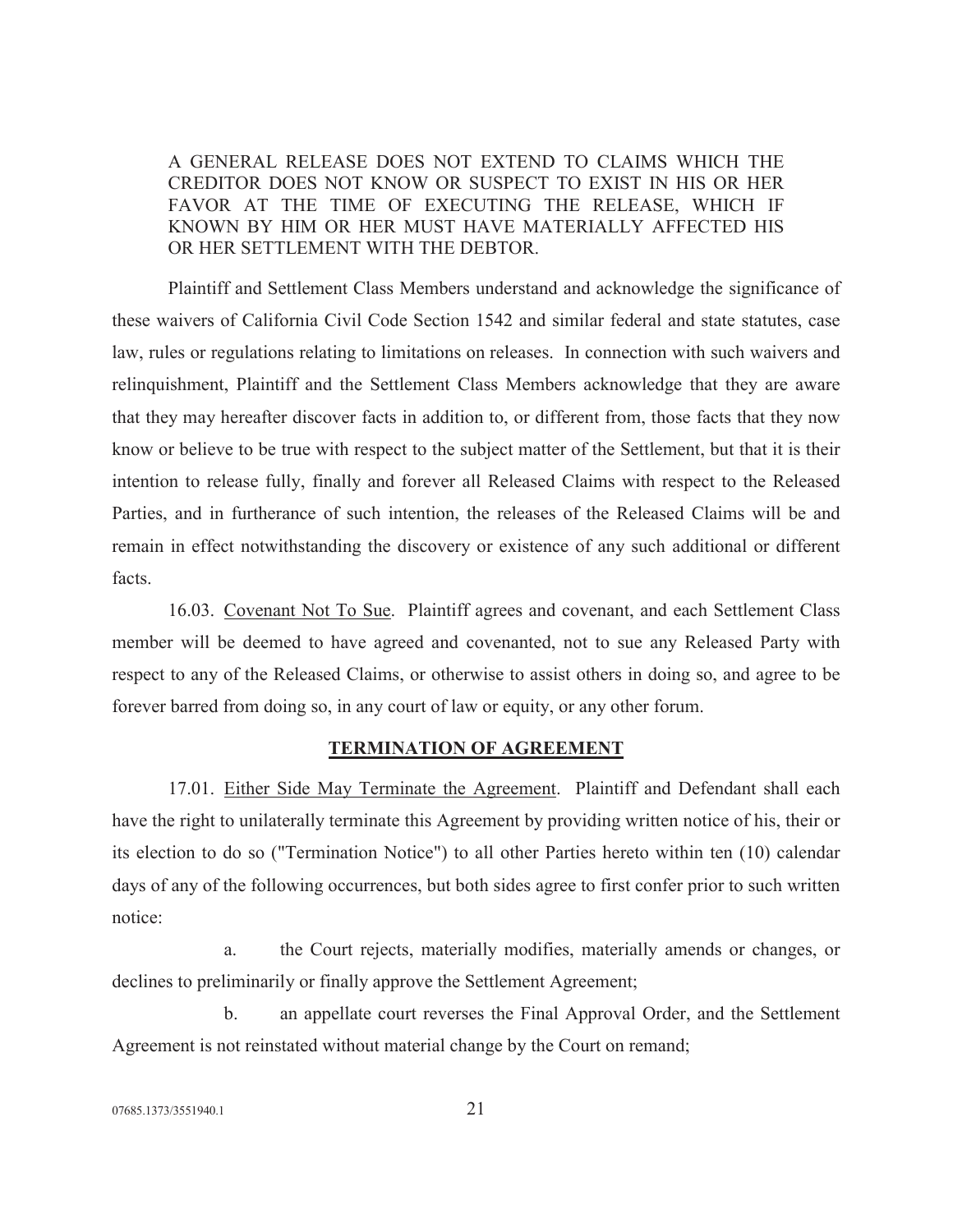c. any court incorporates into, or deletes or strikes from, or modifies, amends, or changes, the Preliminary Approval Order, Final Approval Order, or the Settlement Agreement in a way that Plaintiffs or Defendant reasonably consider material, unless such modification or amendment is accepted in writing by all Parties;

- d. the Effective Date does not occur;
- e. Wells Fargo discovers that the class exceeds 6,000,000 class members;
- f. Plaintiff discovers the class contains less than 3,000,000 class members; or

g. any other ground for termination provided for elsewhere in this Agreement occurs.

17.02. Termination if Large Number of Opt–Outs. If, at the conclusion of Opt-Out Deadline, more than 2,000 Settlement Class Members have opted-out of the Settlement, the Defendant shall have, in its sole and absolute discretion, the option to terminate this Agreement within ten (10) calendar days after the Opt-Out Deadline.

17.03. Revert to Status Quo. If either Plaintiff or Defendant terminates this Agreement as provided herein, the Agreement shall be of no force and effect and the Parties' rights and defenses shall be restored, without prejudice, to their respective positions as if this Agreement had never been executed, and any orders entered by the Court in connection with this Agreement shall be vacated. However, any payments made to the Claims Administrator for services rendered to the date of termination shall not be refunded to Wells Fargo.

#### NO ADMISSION OF LIABILITY

18.01. Wells Fargo denies any liability or wrongdoing of any kind associated with the alleged claims in the operative complaints. Defendant denies each and every material factual allegation and all claims asserted against them in the Action. Nothing herein shall constitute an admission by Wells Fargo of wrongdoing or liability, or of the truth of any allegations in the Action. Nothing herein shall constitute an admission by Defendant that the Action are properly brought on a class or representative basis, or that classes may be certified in the Action, other than for settlement purposes. To this end, the settlement of the Action, the negotiation and execution of this Agreement, and all acts performed or documents executed pursuant to or in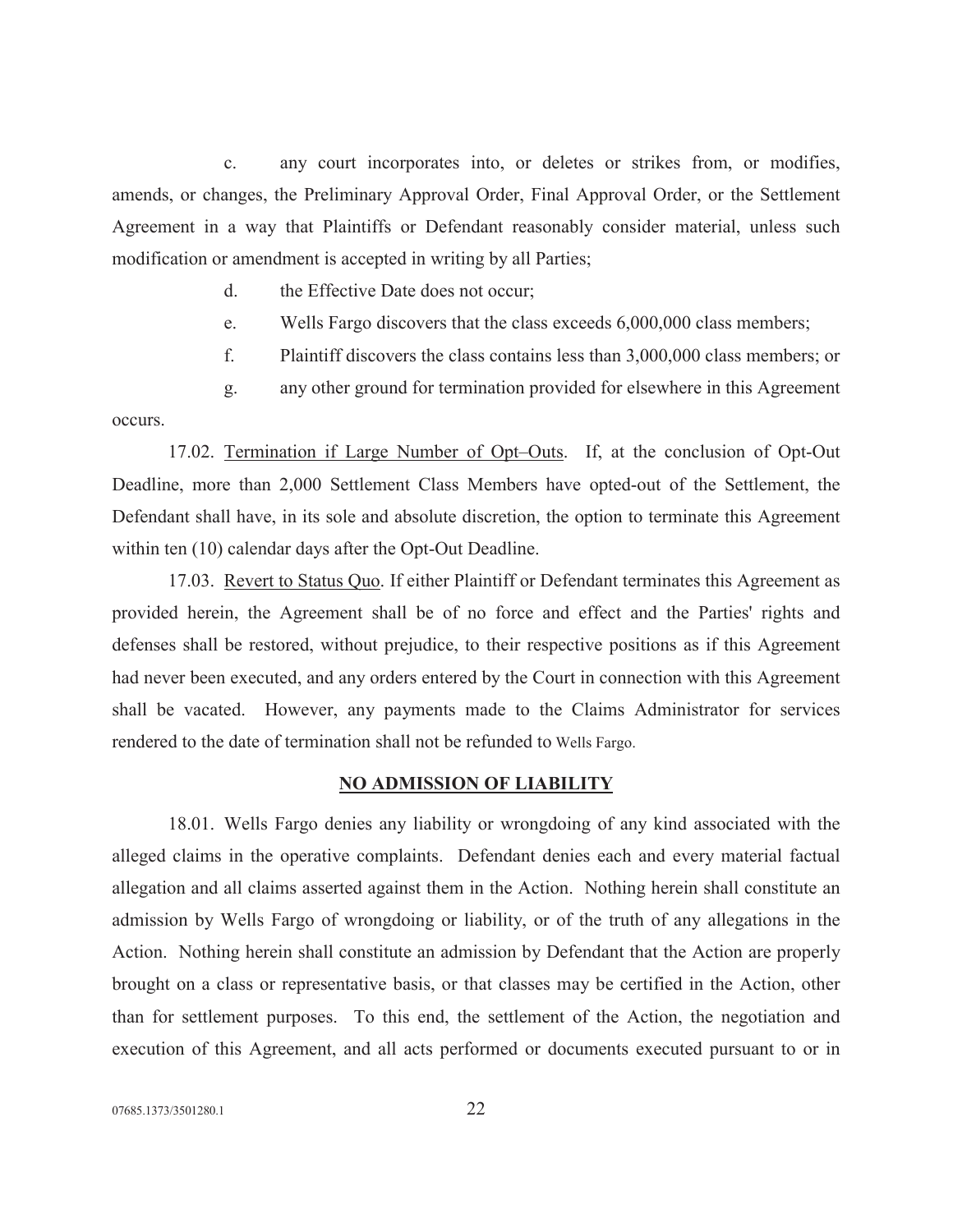furtherance of the Settlement: (i) are not and shall not be deemed to be, and may not be used as, an admission or evidence of any wrongdoing or liability on the part of Wells Fargo or of the truth of any of the allegations in the Action ; (ii) are not and shall not be deemed to be, and may not be used as, an admission or evidence of any fault or omission on the part of Wells Fargo in any civil, criminal or administrative proceeding in any court, arbitration forum, administrative agency or other tribunal; and, (iii) are not and shall not be deemed to be and may not be used as an admission of the appropriateness of these or similar claims for class certification.

18.02. Pursuant to Federal Rules of Evidence Rule 408 and California Evidence Code Sections 1119 and 1152, and any similar provisions under the laws of other states, neither this Agreement nor any related documents filed or created in connection with this Agreement shall be admissible in evidence in any proceeding, except as necessary to approve, interpret or enforce this Agreement.

#### TAXES

 19.01. Qualified Settlement Fund. The Parties agree that the account into which the Settlement Fund is deposited is intended to be and will at all times constitute a "qualified settlement fund" within the meaning of Treas. Reg. §1.468B 1. The Claims Administrator shall timely make such elections as necessary or advisable to carry out the provisions of Section 13, including, if necessary, the "relation back election" (as defined in Treas. Reg.  $\S1.468B1(i)(2)$ ) back to the earliest permitted date. Such elections shall be made in compliance with the procedures and requirements contained in such Treasury regulations promulgated under §1.468B of the Internal Revenue Code of 1986, as amended (the "Code"). It shall be the responsibility of the Claims Administrator to cause the timely and proper preparation and delivery of the necessary documentation for signature by all necessary parties, and thereafter to cause the appropriate filing to occur.

07685.1373/3551940.1 23 19.02. Claims Administrator is "Administrator". For the purpose of §1.468B of the Code and the Treasury regulations thereunder, the Claims Administrator shall be designated as the "administrator" of the Settlement Fund. The Claims Administrator shall cause to be timely and properly filed all informational and other tax returns necessary or advisable with respect to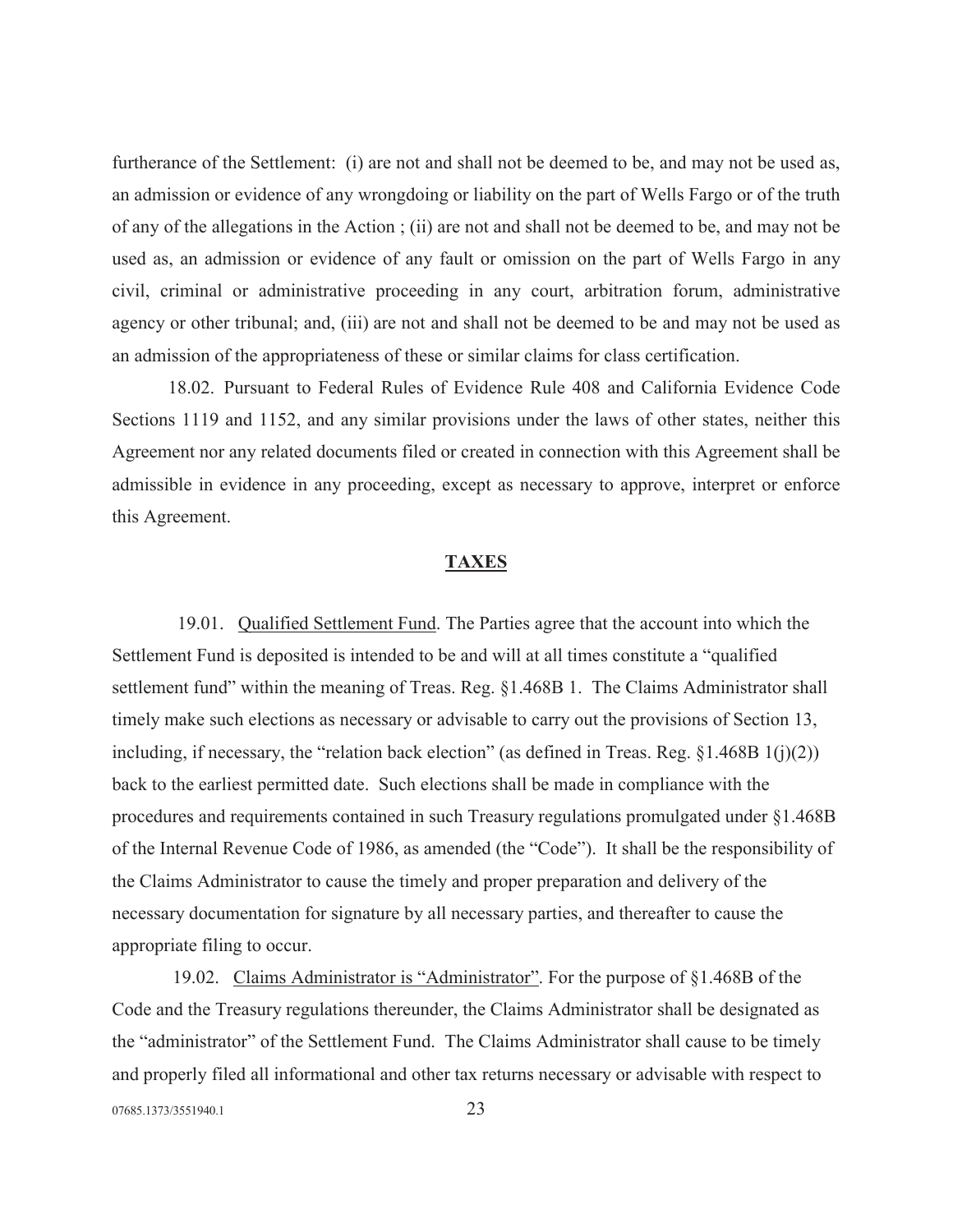the Settlement Fund (including, without limitation, the returns described in Treas. Reg. §1.468B 2(k)). Such returns shall reflect that all Taxes (including any estimated taxes, interest or penalties) on the income earned by the Settlement Fund shall be paid out of the Settlement Fund.

 19.03. Taxes Paid by Administrator. All taxes arising in connection with income earned by the Settlement Fund, including any taxes or tax detriments that may be imposed upon Wells Fargo or any of the other Released Parties with respect to any income earned by the Settlement Fund for any period during which the Settlement Fund does not qualify as a "qualified settlement fund" for federal or state income tax purposes shall be paid by the Claims Administrator from the Settlement Fund.

 19.04. Expenses Paid from Fund. Any expenses reasonably incurred by the Claims Administrator in carrying out the duties described in Section 20, including fees of tax attorneys and/or accountants, shall be paid by the Claims Administrator from the Settlement Fund.

19.05. Responsibility for Taxes on Distribution. Any person or entity that receives a distribution from the Settlement Fund shall be solely responsible for any taxes or tax-related expenses owed or incurred by that person or entity by reason of that distribution. Such taxes and tax-related expenses shall not be paid from the Settlement Fund.

19.06. Defendant Is Not Responsible. In no event shall Wells Fargo or any of the other Released Parties have any responsibility or liability for taxes or tax-related expenses arising in connection with the payment or distribution of the Settlement Fund to Plaintiff, Class Members, Class Counsel or any other person or entity, and the Settlement Fund shall indemnify and hold Wells Fargo and the other Released Parties harmless for all such taxes and tax-related expenses (including, without limitation, taxes and tax-related expenses payable by reason of any such indemnification).

#### MISCELLANEOUS

20.01. Entire Agreement. This Agreement and the exhibits hereto constitute the entire agreement between the Parties. No representations, warranties or inducements have been made to any of the Parties, other than those representations, warranties, and covenants contained in this Agreement.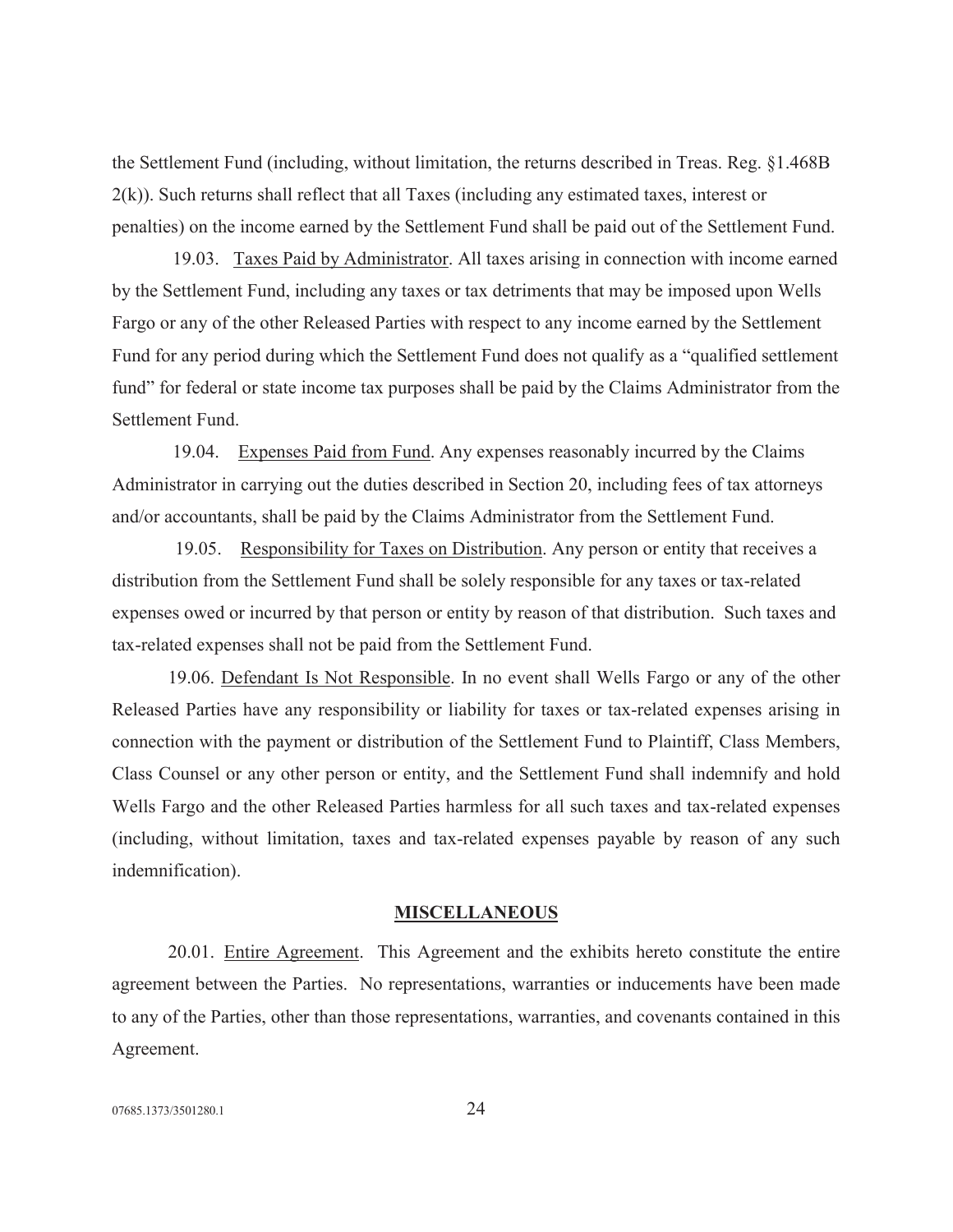20.02. Governing Law. This Agreement shall be governed by the laws of the State of California.

20.03. Non-Waiver Of Debts/Obligations Owing By Class Members. The Parties understand and agree that this Settlement Agreement and any terms herein shall not affect in any regard any debt or obligation owed by any Plaintiff or Settlement Class Member to Defendant and/or their clients, principals and their related or affiliated entities. This Settlement Agreement does not operate to waive, extinguish, terminate, reduce or affect any debt or obligation owed by Plaintiff or Class Members, and shall not impair or limit any right or cause of action or right to enforce or otherwise collect any underlying debt or amount owed to Defendant and their clients, principals and their related or affiliated entities. The Class Action Settlement and any and all payments to class members that may arise from the settlement shall in no way re-trigger/re-activate the statute of limitations for any alleged debts that class members may owe Wells Fargo.

20.03. Jurisdiction. The Court shall retain continuing and exclusive jurisdiction over the Parties to this Agreement, including the Plaintiff and all Settlement Class members, for purposes of the administration and enforcement of this Agreement.

20.04. No Construction Against Drafter. This Agreement was drafted jointly by the Parties and, in construing and interpreting this Agreement, no provision of this Agreement shall be construed or interpreted against any Party based upon the contention that this Agreement or a portion of it was purportedly drafted or prepared by that Party.

20.05. Resolution of Disputes. The Parties shall cooperate in good faith in the administration of this Settlement. Any unresolved dispute regarding the administration of this Agreement shall be decided by the Court, or by a mediator upon agreement of the Parties.

20.06. Counterparts. This Agreement may be signed in counterparts and the separate signature pages executed by the Parties and their counsel may be combined to create a document binding on all of the Parties and together shall constitute one and the same instrument.

20.07. Time Periods. The time periods and dates described herein are subject to Court approval and may be modified upon order of the Court or written stipulation of the Parties.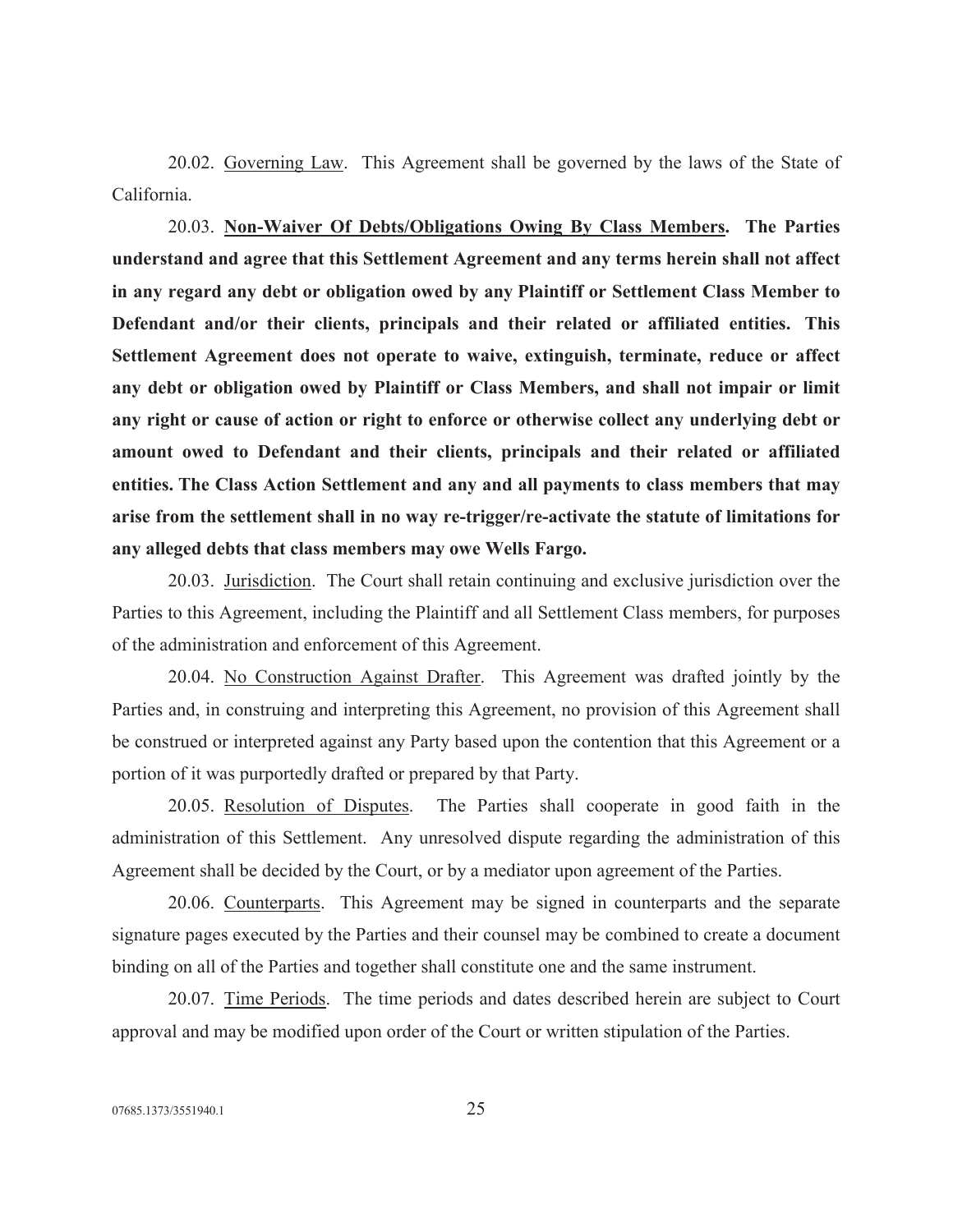20.08. Authority. Each person executing this Settlement Agreement on behalf of any of the Parties hereto represents that such person has the authority to so execute this Agreement.

20.09. No Oral Modifications. This Agreement may not be amended, modified, altered or otherwise changed in any manner, except by a writing signed by a duly authorized agent of Defendant and Plaintiffs, and approved by the Court.

20.10. Press Releases. The Parties and their counsel agree they will not issue any press releases concerning this Settlement Agreement, other than the press release provided for in Section 9.05, which will be the only press release issued regarding this settlement.

20.11. Notices. Unless otherwise stated herein, any notice required or provided for under this Agreement shall be in writing and may be sent by electronic mail, fax or hand delivery, postage prepaid, as follows:

### If to Class Counsel:

Joshua B. Swigart, Esq. Hyde & Swigart 2221 Camino Del Rio South, Suite 101 San Diego, CA 92108 Telephone: (619) 233-7770 josh@westcoastlitigation.com

Douglas J. Campion, Esq. Law Offices of Douglas J. Campion, APC 409 Camino Del Rio South, Suite 303 San Diego, CA 92108 Telephone: (619) 299-2091 doug@djcampion.com

Abbas Kazerounian, Esq. The Kazerouni Law Group, APC 245 Fischer Ave., Suite D1 Costa Mesa, CA 92626 Telephone: (800) 400-6808 ak@kazlg.com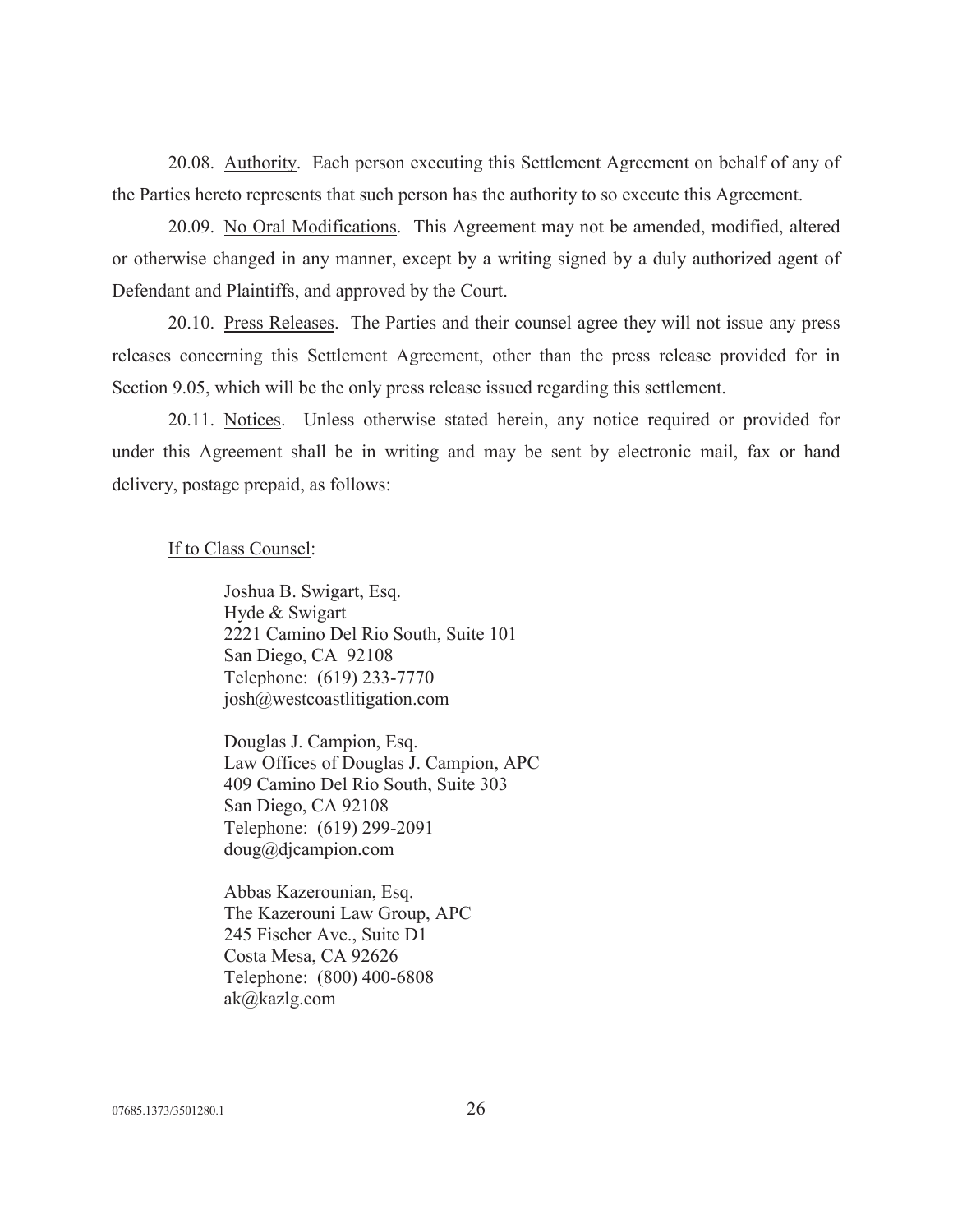# If to counsel for Settling Defendant:

Mark D. Lonergan, Esq. Severson & Werson, P.C. One Embarcadero Center Suite 2600 San Francisco, CA 94111 Telephone: 415-398-3344

Eric J. Troutman, Esq. Severson & Werson, P.C. 19100 Von Karman Ave. Suite 700 Irvine, CA 92612 Telephone: 949-442-7110

IN WITNESS WHEREOF, the Parties and their duly authorized attorneys have caused this Agreement to be executed this \_\_\_\_ day of November, 2014.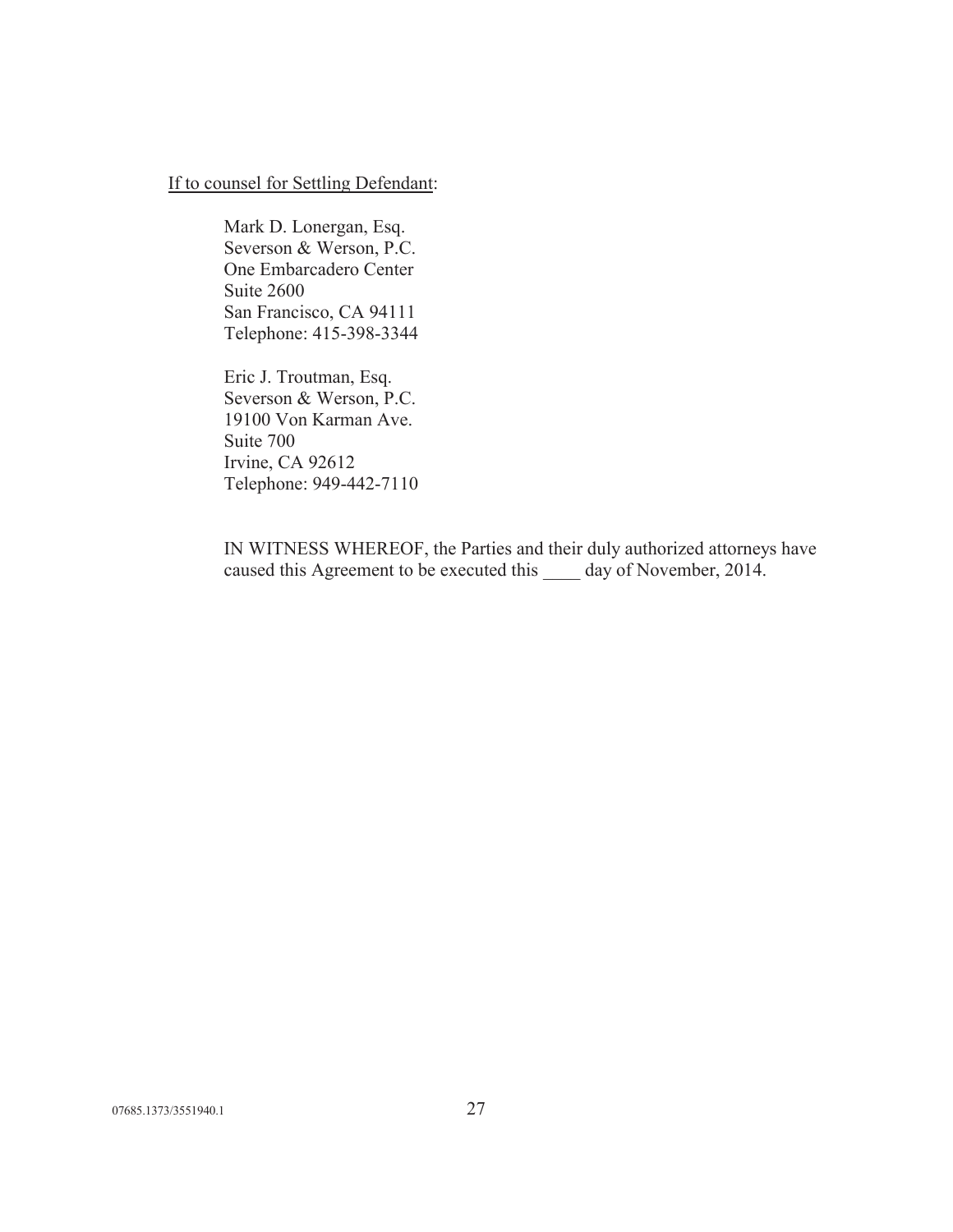$\mathcal{A}^{\pm}$ 

| Lucion Franklin                                                                                                                                                                                                                                                                                                                                                                                                                                                                                                         | Defendant Wells Fargo Bank, N.A.     |
|-------------------------------------------------------------------------------------------------------------------------------------------------------------------------------------------------------------------------------------------------------------------------------------------------------------------------------------------------------------------------------------------------------------------------------------------------------------------------------------------------------------------------|--------------------------------------|
| Lilian Franklin, Plaintiff and Class                                                                                                                                                                                                                                                                                                                                                                                                                                                                                    | By:<br>Its Authorized Representative |
| Representative                                                                                                                                                                                                                                                                                                                                                                                                                                                                                                          |                                      |
| <b>APPROVED AS TO FORM:</b>                                                                                                                                                                                                                                                                                                                                                                                                                                                                                             |                                      |
| Douglas J. Campion, Esq.<br>Law Offices of Douglas J. Campion, APC<br>409 Camino Del Rio South, Suite 303<br>San Diego, CA 92108<br>Telephone: (619) 299-2091<br>Joshua B. Swigart, Esq.<br>Hyde & Swigart<br>2221 Camino Del Rio South, Suite 101<br>San Diego, CA 92108<br>Telephone: (619) 233-7770<br>Abbas Kazerounian, Esq.<br>The Kazerouni Law Group, APC<br>245 Fischer Ave., Suite D1<br>Costa Mesa, CA 92626<br>Telephone: (800) 400-6808<br><b>Class Counsel</b><br>Attorneys for Plaintiff Lilian Franklin |                                      |
|                                                                                                                                                                                                                                                                                                                                                                                                                                                                                                                         |                                      |

J.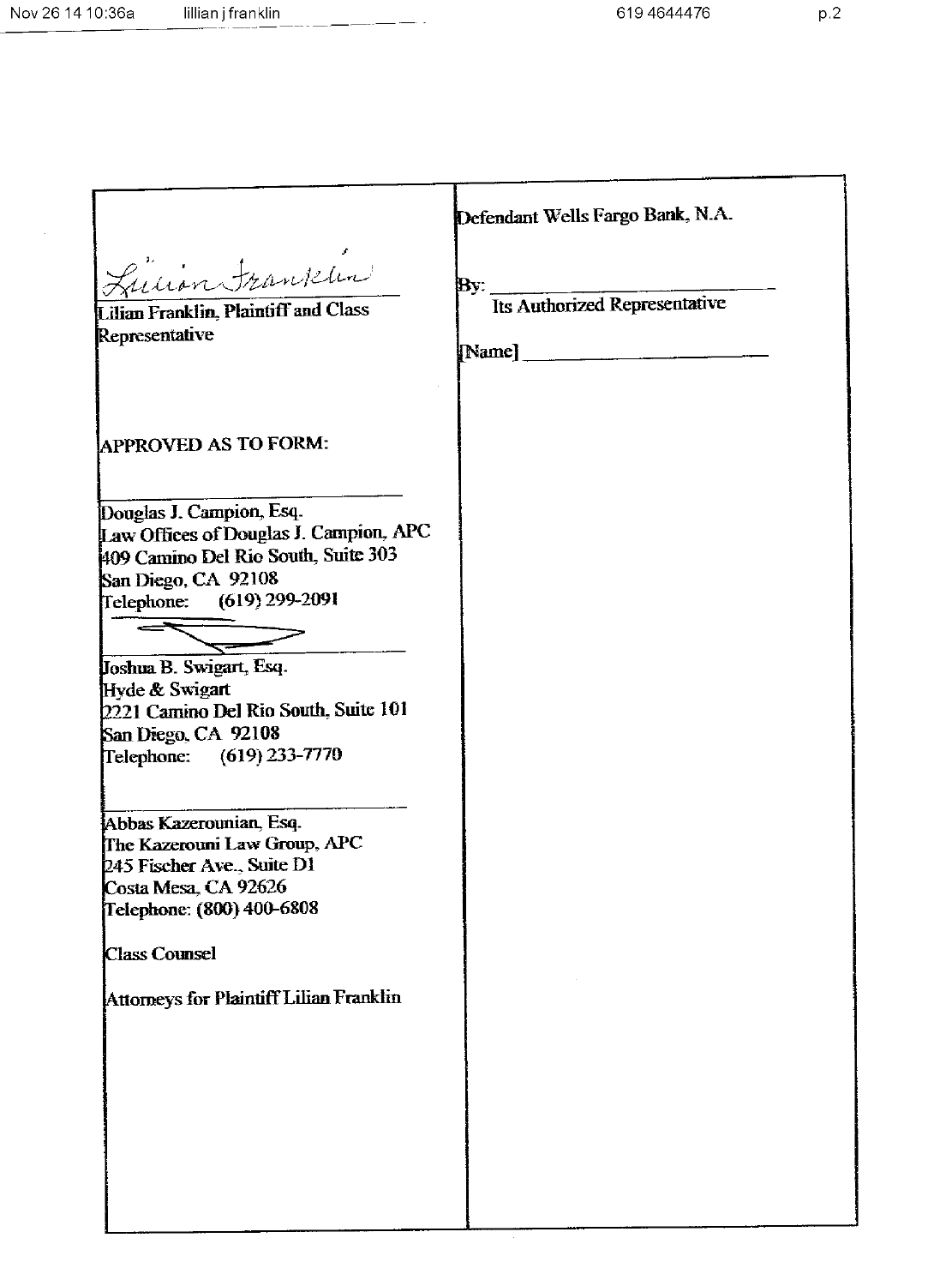|                                                                                                                                                                                      | Defendant Wells Fargo Bank, N.A.                                                                                                                                        |
|--------------------------------------------------------------------------------------------------------------------------------------------------------------------------------------|-------------------------------------------------------------------------------------------------------------------------------------------------------------------------|
| Lilian Franklin, Plaintiff and Class<br>Representative                                                                                                                               | By:<br>Its Authorized Representative<br>[Name]<br><u> 1980 - Johann Stoff, deutscher Stoff, der Stoff, der Stoff, der Stoff, der Stoff, der Stoff, der Stoff, der S</u> |
| APPROVED AS TO FORM:<br>Douglas J. Campion Esq.<br>Law Offices of Douglas J. Campion, APC<br>409 Camino Del Rio South, Suite 303<br>San Diego, CA 92108<br>Telephone: (619) 299-2091 |                                                                                                                                                                         |
| Joshua B. Swigart, Esq.<br>Hyde & Swigart<br>2221 Camino Del Rio South, Suite 101<br>San Diego, CA 92108<br>Telephone: (619) 233-7770                                                |                                                                                                                                                                         |
| Abbas Kazerounian, Esq.<br>The Kazerouni Law Group, APC<br>245 Fischer Ave., Suite D1<br>Costa Mesa, CA 92626<br>Telephone: (800) 400-6808<br>Class Counsel                          |                                                                                                                                                                         |
| Attorneys for Plaintiff Lilian Franklin                                                                                                                                              |                                                                                                                                                                         |
|                                                                                                                                                                                      |                                                                                                                                                                         |

 $\mathcal{L}^{\mathcal{L}}$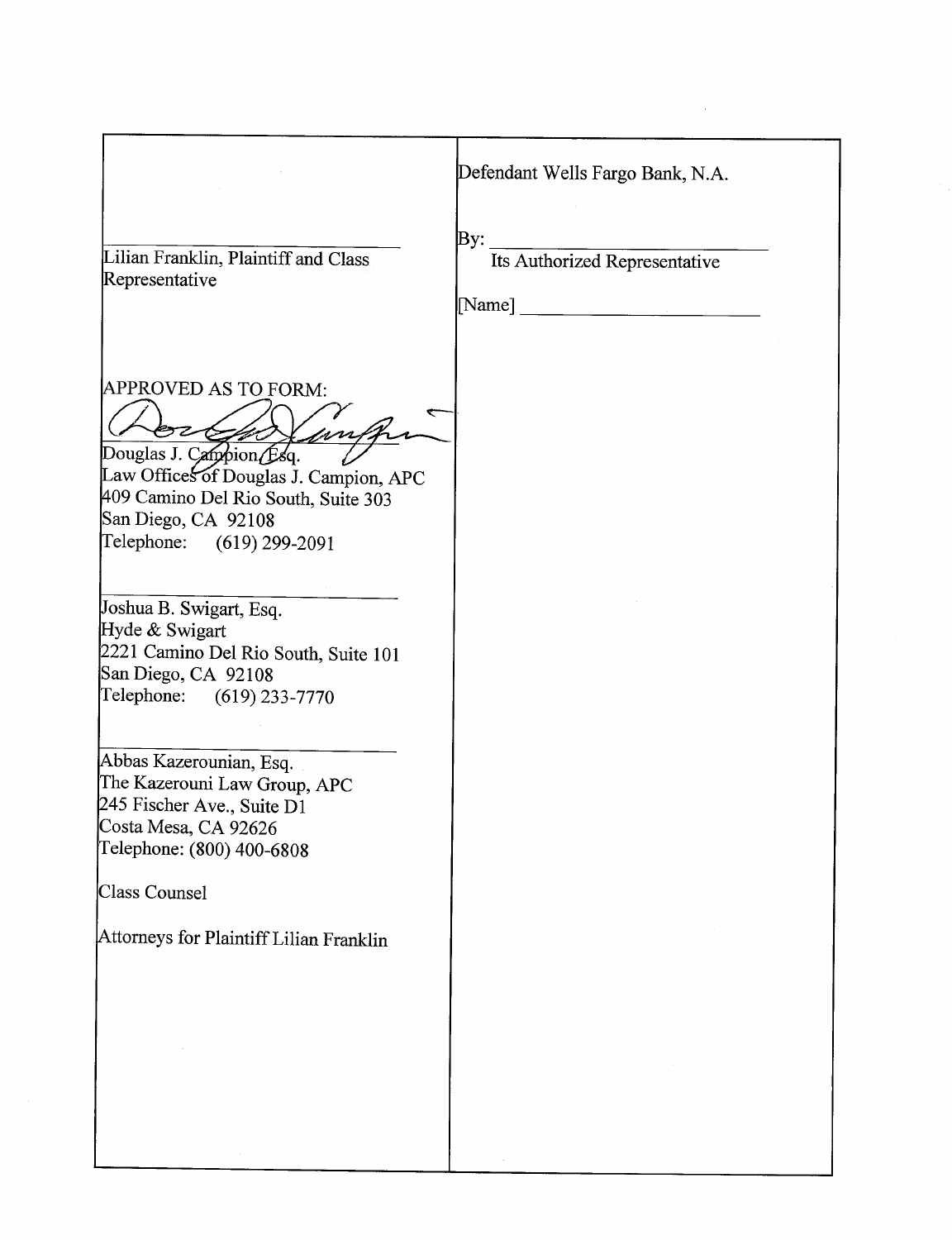| Defendant Wells Fargo Bank, N.A.<br>Bу.<br>Its Authorized Representative<br>[Name] $A$ <i>v</i> <sub>1</sub> $\circ$ <i>MOD JTABA</i> <sub>1</sub> |
|----------------------------------------------------------------------------------------------------------------------------------------------------|
|                                                                                                                                                    |
| Ñ,                                                                                                                                                 |
|                                                                                                                                                    |
| بعقي                                                                                                                                               |
|                                                                                                                                                    |